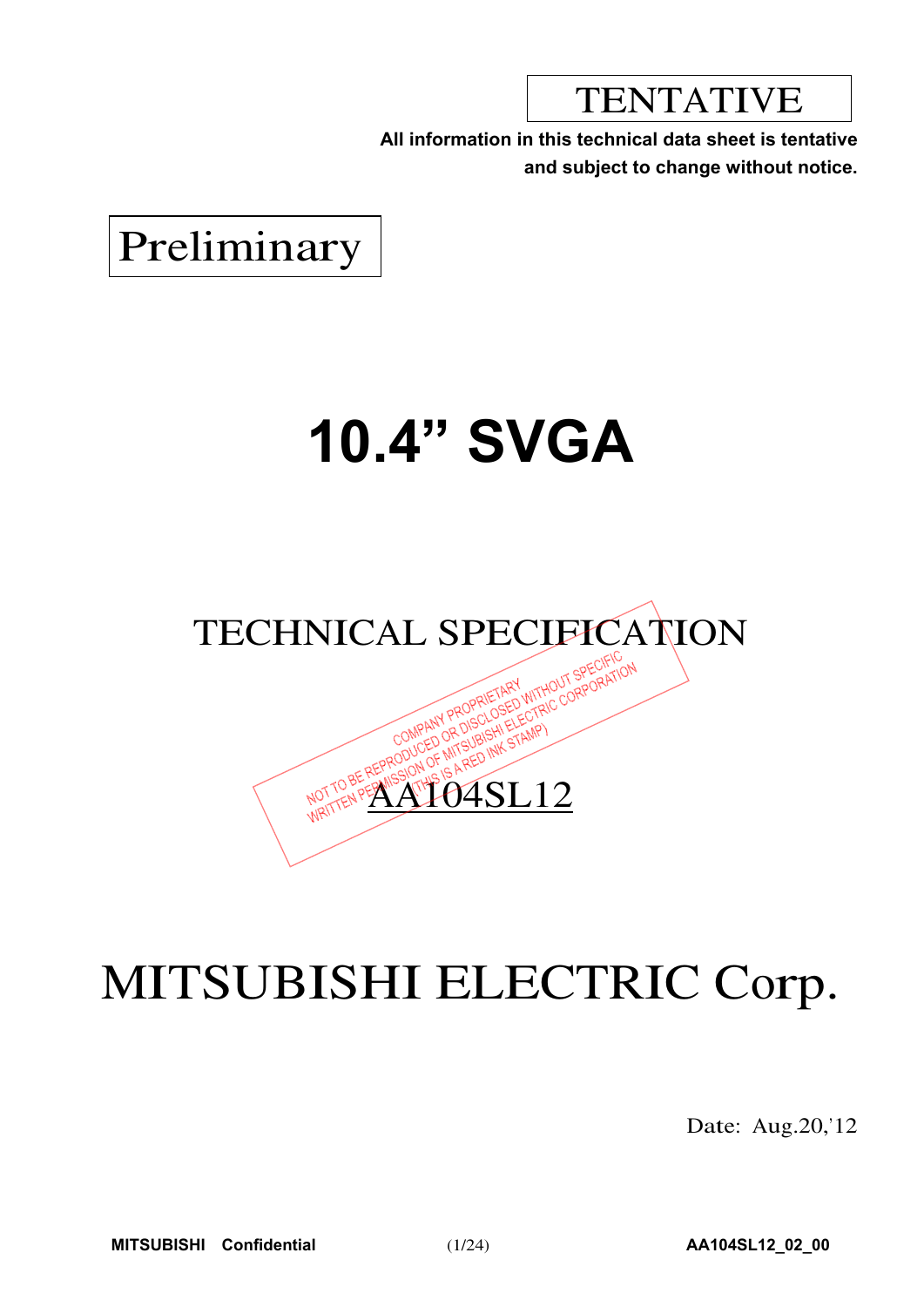## **CONTENTS**

| N <sub>0</sub>    | Item                                    | Page              |
|-------------------|-----------------------------------------|-------------------|
| $\qquad \qquad -$ | <b>COVER</b>                            | 1                 |
|                   | <b>CONTENTS</b>                         | $\mathfrak{D}$    |
| 1                 | <b>APPLICATION</b>                      | 3                 |
| 2                 | <b>OVERVIEW</b>                         | 4                 |
| 3                 | <b>ABSOLUTE MAXIMUM RATINGS</b>         | 5                 |
| $\overline{4}$    | ELECTRICAL CHARACTERISTICS              | 5, 6              |
| 5                 | <b>INTERFACE PIN CONNECTION</b>         | 7,8               |
| 6                 | <b>INTERFACE TIMING</b>                 | 9, 10, 11, 12, 13 |
| $\tau$            | <b>BLOCK DIAGRAM</b>                    | 14                |
| 8                 | MECHANICAL SPECIFICATION                | 15, 16            |
| 9                 | OPTICAL CHARACTERISTICS                 | 17, 18, 19        |
| 10                | RELIABILITY TEST CONDITION              | 20                |
| 11                | <b>OTHER FEATURE</b>                    | 21                |
| 12                | HANDLING PRECAUTIONS FOR TFT-LCD MODULE | 22, 23, 24        |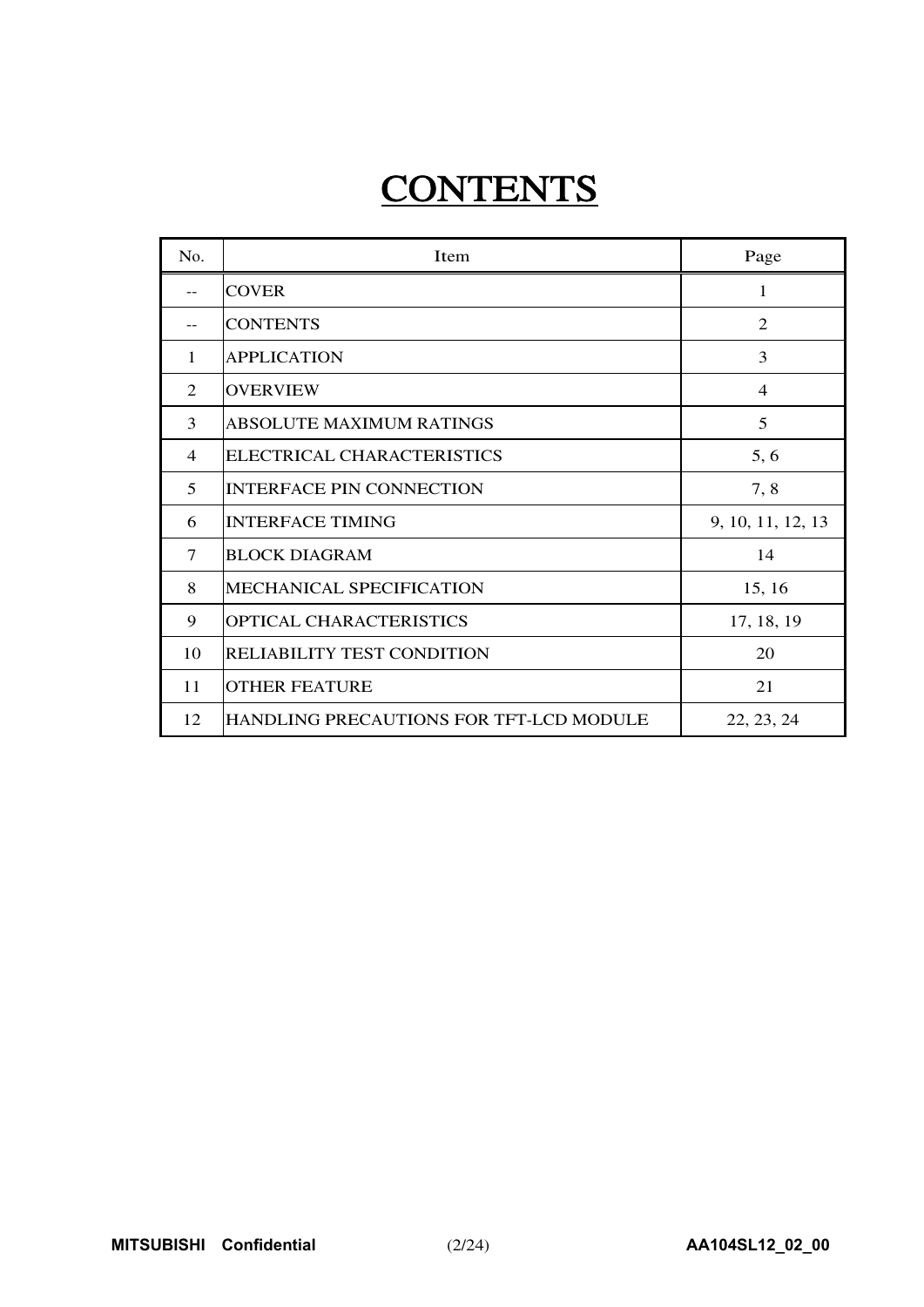### **1. APPLICATION**

This specification applies to color TFT-LCD module, AA104SL12.

These specification papers are the proprietary product of Mitsubishi Electric Corporation ("MITSUBISHI) and include materials protected under copyright of MITSUBISHI. No part of this document may be reproduced in any form or by any means without the express written permission of MITSUBISHI.

MITSUBISHI does not assume any liability for infringement of patents, copyrights or other intellectual property rights of third parties by or arising from use of a product specified in this document. No license, express, implied or otherwise, is granted under any patents, copyrights or other intellectual property rights of MITSUBISHI or of others.

MITSUBISHI classifies the usage of the TFT-LCD module as follows. Please confirm the usage before using the product.

(1) Standard Usage

Computers, office equipment, factory automation equipment, test and measurement equipment, communications, transportation equipment(automobiles, ships, trains, etc.), provided, however, that operation is not influenced by TFT-LCD directly.

(2) Special Usage

Medical equipment, safety equipment, transportation equipment, provided, however, that TFT-LCD is necessary to its operation.

(3) Specific Usage

Cockpit Equipment, military systems, aerospace equipment, nuclear reactor control systems, life support systems and any other equipment. MITSUBISHI should make a contract that stipulate apportionment of responsibilities between MITSUBISHI and our customer.

The product specified in this document is designed for "Standard Usage" unless otherwise specified in this document. If customers intend to use the product for applications other than those specified for "Standard Usage", they should first contact MITSUBISHI sales representative for it's intended use in writing.

MITSUBISHI has been making continuous effort to improve the reliability of its products. Customers should implement sufficient reliability design of their application equipments such as redundant system design, fail-safe functions, anti-failure features.

MITSUBISHI assumes no responsibility for any damage resulting from the use of the product that does not comply with the instructions and the precautions specified in this document.

Please contact and consult a MITSUBISHI sales representative for any questions regarding this product.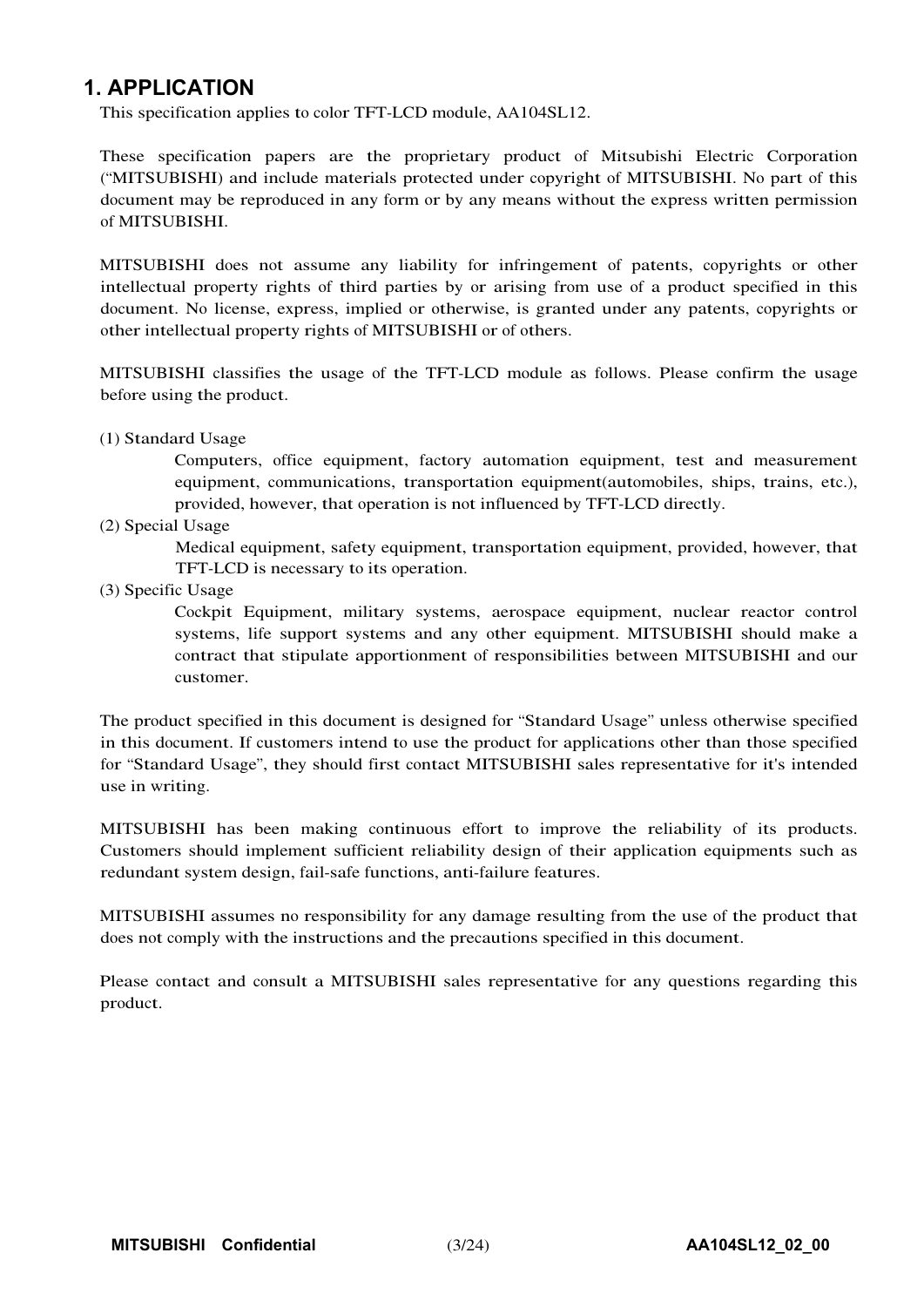## **2. OVERVIEW**

AA104SL12 is 10.4" color TFT-LCD (Thin Film Transistor Liquid Crystal Display) module composed of LCD panel, driver ICs, control circuit, and backlight unit.

By applying 6 bit or 8 bit digital data,  $800 \times 600$ ,  $262$ k-color or 16.7M-color images are displayed on the 10.4" diagonal screen. Input power voltage is 3.3 V for LCD driving.

The type of data and control signals are digital and transmitted via LVDS interface per Typ. 40 MHz clock cycle.

Driver circuit for LED backlight is not included in this module. General specifications are summarized in the following table:

| <b>ITEM</b>                    | <b>SPECIFICATION</b>                                                     |
|--------------------------------|--------------------------------------------------------------------------|
| Display Area (mm)              | $211.2$ (H) $\times$ 158.4 (V)<br>$(10.4$ -inch diagonal)                |
| Number of Dots                 | $800 \times 3$ (H) $\times 600$ (V)                                      |
| Pixel Pitch (mm)               | $0.264$ (H) $\times$ 0.264 (V)                                           |
| <b>Color Pixel Arrangement</b> | RGB vertical stripe                                                      |
| Display Mode                   | Normally white                                                           |
| Number of Color                | $262k(6 \text{ bit/color})$ , 16.7M $(8 \text{ bit/color})$              |
| Luminance $(cd/m2)$            | 1200                                                                     |
| Viewing Angle ( $CR \ge 10$ )  | $-80-80^{\circ}$ (H), $-60-80^{\circ}$ (V)                               |
| <b>Surface Treatment</b>       | Anti-glare and hard-coating 3H                                           |
| Electrical Interface           | <b>LVDS</b>                                                              |
| Viewing Direction              | Higher Contrast ratio: 6 o'clock<br>Less gray scale reversal: 12 o'clock |
| Module Size (mm)               | 230.0 (W) $\times$ 180.2 (H) $\times$ 9.5 (D)                            |
| Module Mass (g)                | 465                                                                      |
| <b>Backlight Unit</b>          | LED, edge-light, Unreplaceable                                           |

Characteristic value without any note is typical value.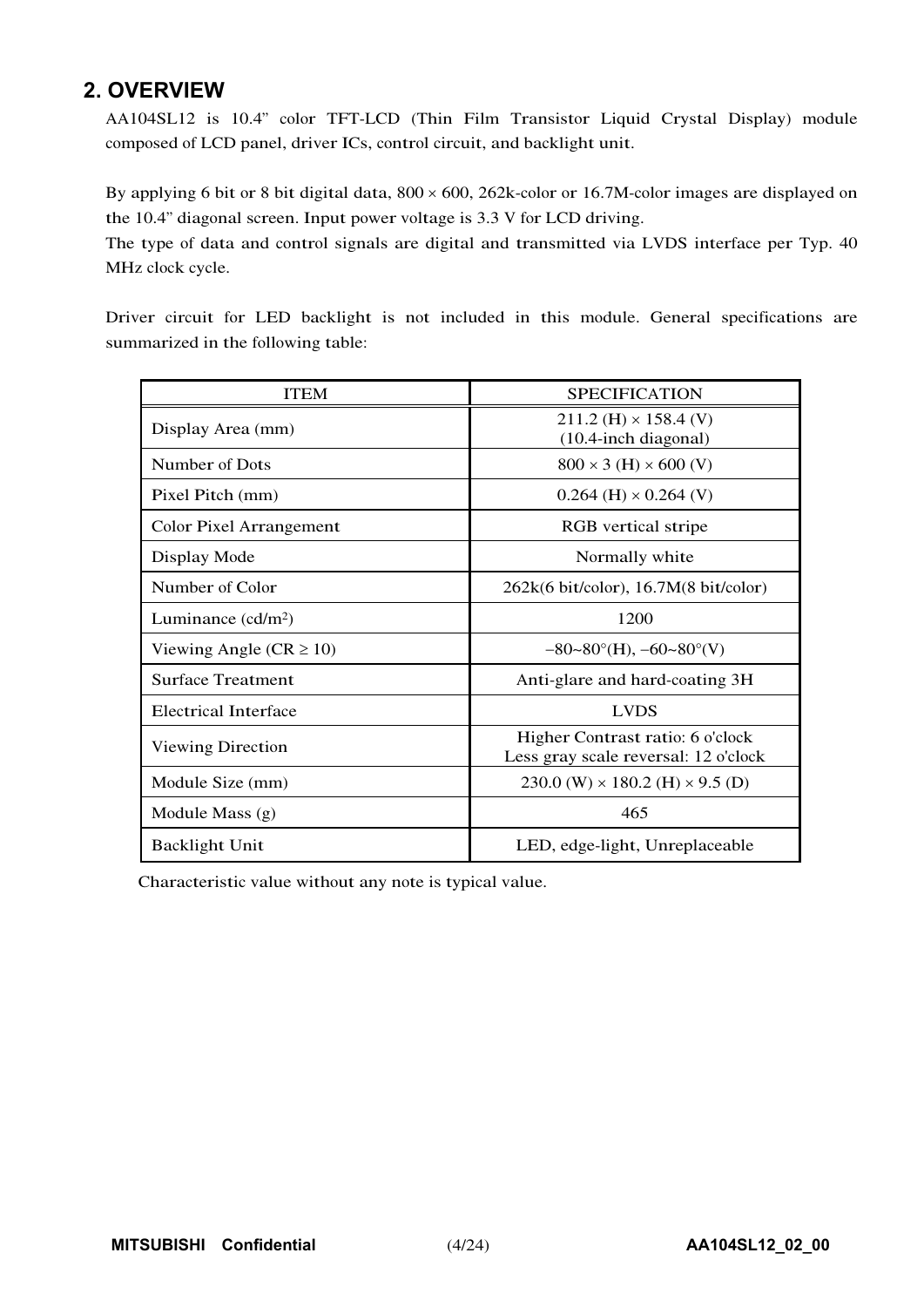## **3. ABSOLUTE MAXIMUM RATINGS**

| <b>ITEM</b>                                         | <b>SYMBOL</b>               | MIN.     | MAX.      | UNIT        |
|-----------------------------------------------------|-----------------------------|----------|-----------|-------------|
| Power Supply Voltage for LCD                        | VCC                         | $-0.3$   | 4.0       |             |
| Logic Input Voltage                                 | VI                          | $-0.3$   | $VCC+0.3$ |             |
| Backlight (LED) Current                             | IF                          | $\Omega$ | 180       | mA          |
| Note $1,2)$<br><b>Operation Temperature (Panel)</b> | $\Gamma_{\text{op(Panel)}}$ | $-30$    | 80        | $^{\circ}C$ |
| Note $2)$<br><b>Operation Temperature (Ambient)</b> | Top(Ambient)                | $-30$    | 80        | $^{\circ}C$ |
| Note $2)$<br><b>Storage Temperature</b>             | $T_{\text{stg}}$            | $-30$    | 80        | $\circ$     |

[Note]

1) Measured at the center of active area and at the center of panel back surface

2) Top, Tstg  $\leq 40^{\circ}$ C : 90%RH max. without condensation

Top, Tstg >  $40^{\circ}$ C : Absolute humidity shall be less than the value of 90%RH at 40 $^{\circ}$ C without condensation.

## **4. ELECTRICAL CHARACTERISTICS**

| $(1)$ TFT-LCD                   |      |               |                   |      | Ambient temperature: Ta = $25^{\circ}$ C |             |                |  |  |  |  |  |
|---------------------------------|------|---------------|-------------------|------|------------------------------------------|-------------|----------------|--|--|--|--|--|
| <b>ITEM</b>                     |      | <b>SYMBOL</b> | MIN.              | TYP. | MAX.                                     | <b>UNIT</b> | Remarks        |  |  |  |  |  |
| Power Supply Voltage for LCD    |      | VCC           | 3.3<br>3.6<br>3.0 |      |                                          |             | $*1)$          |  |  |  |  |  |
| Power Supply Current for LCD    |      | ICC           | 300<br>430<br>mA  |      |                                          |             | $*2)$          |  |  |  |  |  |
| Permissive Input Ripple Voltage |      | <b>VRP</b>    | 100<br>$mVp-p$    |      |                                          |             | $VCC = +3.3 V$ |  |  |  |  |  |
|                                 | High | <b>VIH</b>    | $0.8 \times$ VCC  |      | <b>VCC</b>                               | V           | MODE, SC       |  |  |  |  |  |
| Logic Input Voltage             | Low  | VIL           |                   |      | $0.2 \times$ VCC                         | V           | MODE, SC       |  |  |  |  |  |

\*1) Power and signals sequence:

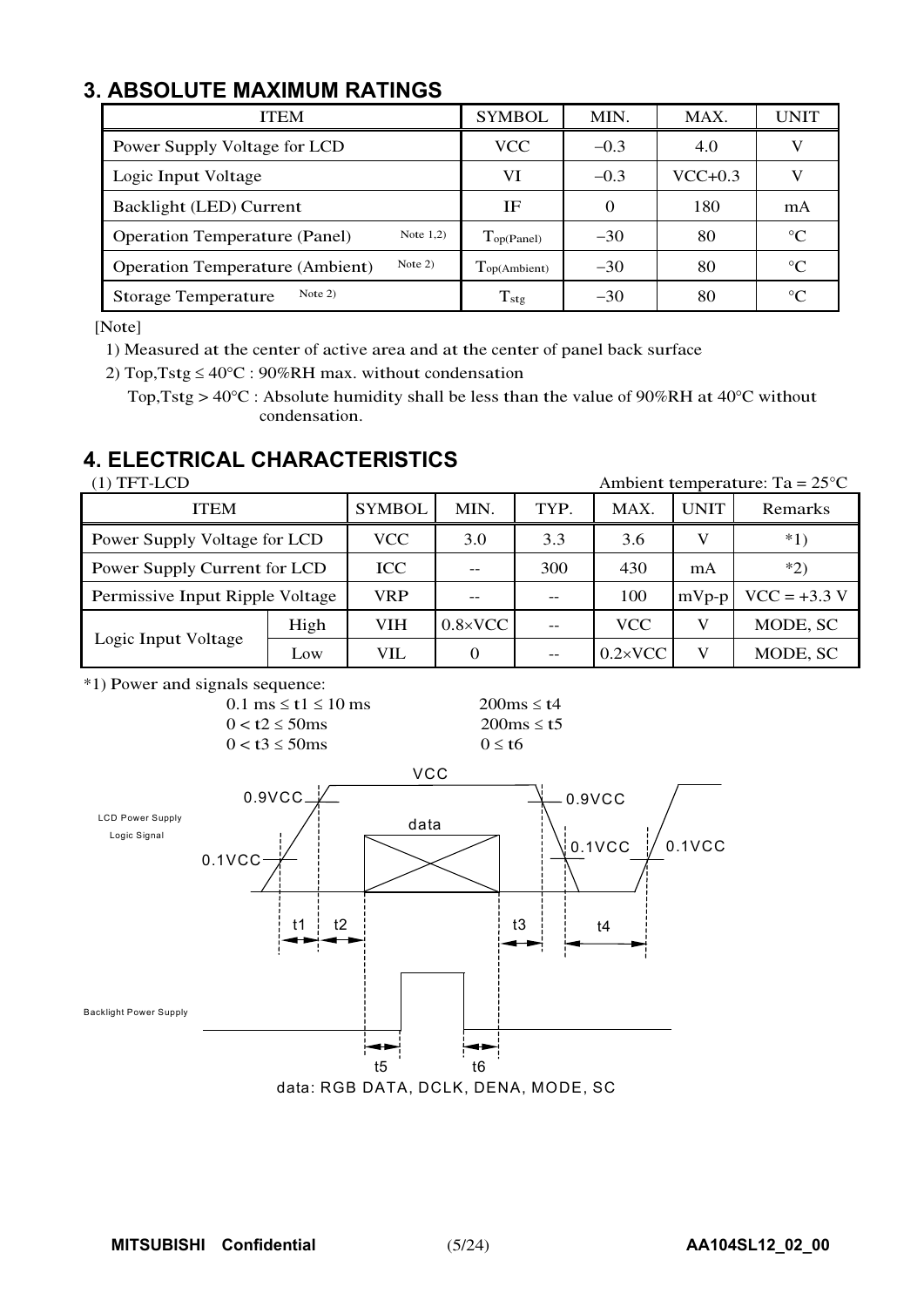VCC-dip conditions:

- 1) When  $2.6 \text{ V} \leq \text{VCC} < 3.0 \text{ V}$ , td  $\leq 10 \text{ ms}$
- 2) When  $VCC < 2.6$  V

VCC-dip conditions should also follow the power and signals sequence.



\*2) VCC = +3.3 V, f<sub>H</sub> = 37.9 kHz, f<sub>V</sub> = 60 Hz, f<sub>CLK</sub> = 40 MHz

Display image at typical power supply current value is 256-gray-bar pattern (8 bit), 600 line mode.

| v |     |
|---|-----|
|   | 'HS |

| Parameter | Fuse Type Name    | Supplier                  | Remark |
|-----------|-------------------|---------------------------|--------|
| VCC       | <b>FCC16162AB</b> | Kamaya Electric Co., Ltd. | *`     |

\*) The power supply capacity should be designed to be more than the fusing current.

#### (2) Backlight

| <b>ITEM</b>        | <b>SYMBOL</b> | MIN.   | TYP.    | MAX.                                      | <b>UNIT</b> | Remarks                                                            |  |  |  |  |  |  |
|--------------------|---------------|--------|---------|-------------------------------------------|-------------|--------------------------------------------------------------------|--|--|--|--|--|--|
|                    |               |        | (24)    | 29.1                                      | V           | IF = 130 mA, Ta = $25^{\circ}$ C, $*2$ )                           |  |  |  |  |  |  |
| <b>LED</b> Voltage | VF            |        |         | $IF = 130 \text{ mA}$ , $Ta = 0^{\circ}C$ |             |                                                                    |  |  |  |  |  |  |
|                    |               |        |         | 30.7                                      |             | IF = 130 mA, Ta = $-30^{\circ}$ C                                  |  |  |  |  |  |  |
| <b>LED</b> Current | ΙF            |        | 130     | 140                                       | mA          | $Ta = 25^{\circ}C, *1, *3$                                         |  |  |  |  |  |  |
| LED Life Time      | LT            | 80,000 | 100,000 | $-$                                       | h           | IF = 130 mA, Ta = $25^{\circ}$ C<br>*4), *5), Continuous operation |  |  |  |  |  |  |

[Note]

\*1) Constant Current Drive

\*2) The Voltage deviation between strings:  $|V_{f1} - V_{f2}| \le 2V$ 

\*3) LED Current measurement method



\*4) LED life time is defined as the time when the brightness becomes 50% of the initial value.

\*5) The life time of the backlight depends on the ambient temperature. The life time will decrease under high temperature.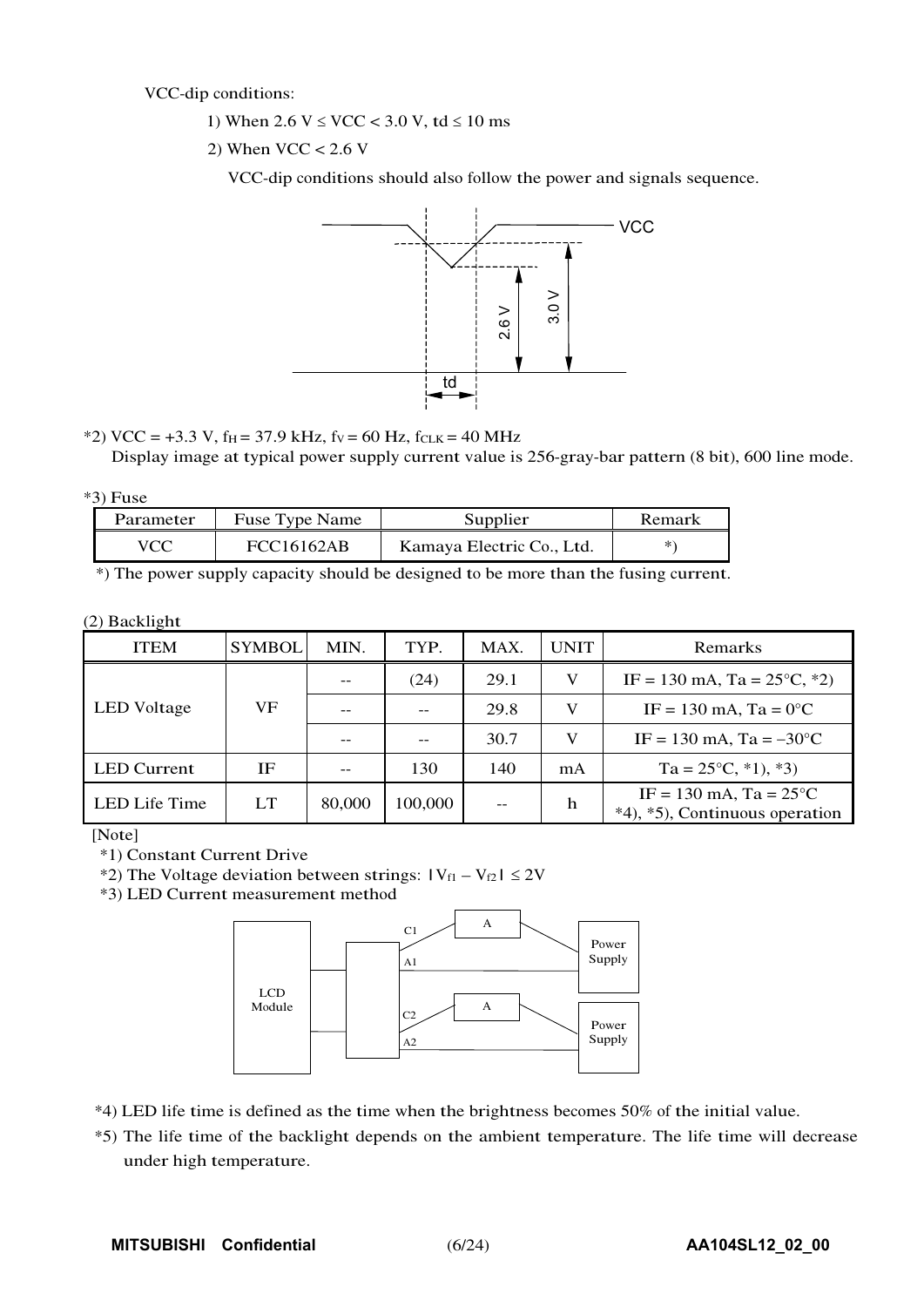## **5. INTERFACE PIN CONNECTION**

(1) CN 1(Interface Signal)

Used connector: 20186-020E-11F (I-PEX) or FI-SEB20P-HFE (JAE)

Corresponding connector: 20197- 20U-F (I-PEX) or FI-S20S[for discrete Wire],

|                |             | $\Gamma$ I-SEZUNIE JUI $\Gamma$ PU (JAE)                                                                             |                                                                                                                      |                            |  |  |  |  |  |  |  |
|----------------|-------------|----------------------------------------------------------------------------------------------------------------------|----------------------------------------------------------------------------------------------------------------------|----------------------------|--|--|--|--|--|--|--|
| Pin            | Symbol      | Function (ISP 6 bit compatibility mode)                                                                              |                                                                                                                      | Function (ISP 8 bit)       |  |  |  |  |  |  |  |
| No.            |             | 6 bit input                                                                                                          | 8 bit input                                                                                                          | compatibility mode)        |  |  |  |  |  |  |  |
| 1              | <b>VCC</b>  | +3.3 V Power supply                                                                                                  | $\leftarrow$                                                                                                         |                            |  |  |  |  |  |  |  |
| 2              | <b>VCC</b>  |                                                                                                                      | +3.3 V Power supply                                                                                                  | $\leftarrow$               |  |  |  |  |  |  |  |
| 3              | <b>GND</b>  |                                                                                                                      | <b>GND</b>                                                                                                           | $\leftarrow$               |  |  |  |  |  |  |  |
| $\overline{4}$ | <b>GND</b>  |                                                                                                                      | <b>GND</b>                                                                                                           | $\leftarrow$               |  |  |  |  |  |  |  |
| 5              | Link 0-     | R <sub>0</sub> , R <sub>1</sub> , R <sub>2</sub> , R <sub>3</sub> , R <sub>4</sub> , R <sub>5</sub> , G <sub>0</sub> | R <sub>2</sub> , R <sub>3</sub> , R <sub>4</sub> , R <sub>5</sub> , R <sub>6</sub> , R <sub>7</sub> , G <sub>2</sub> | R0, R1, R2, R3, R4, R5, G0 |  |  |  |  |  |  |  |
| 6              | Link $0+$   | R <sub>0</sub> , R <sub>1</sub> , R <sub>2</sub> , R <sub>3</sub> , R <sub>4</sub> , R <sub>5</sub> , G <sub>0</sub> | R <sub>2</sub> , R <sub>3</sub> , R <sub>4</sub> , R <sub>5</sub> , R <sub>6</sub> , R <sub>7</sub> , G <sub>2</sub> | R0, R1, R2, R3, R4, R5, G0 |  |  |  |  |  |  |  |
| 7              | <b>GND</b>  | <b>GND</b>                                                                                                           | $\leftarrow$                                                                                                         |                            |  |  |  |  |  |  |  |
| 8              | Link $1-$   | G1, G2, G3, G4, G5, B0, B1                                                                                           | G3, G4, G5, G6, G7, B2, B3                                                                                           | G1, G2, G3, G4, G5, B0, B1 |  |  |  |  |  |  |  |
| 9              | Link $1+$   | G1, G2, G3, G4, G5, B0, B1                                                                                           | G3, G4, G5, G6, G7, B2, B3                                                                                           | G1, G2, G3, G4, G5, B0, B1 |  |  |  |  |  |  |  |
| 10             | <b>GND</b>  | <b>GND</b>                                                                                                           | $\leftarrow$                                                                                                         |                            |  |  |  |  |  |  |  |
| 11             | Link 2-     | B2, B3, B4, B5, DENA                                                                                                 | B4, B5, B6, B7, DENA                                                                                                 | B2, B3, B4, B5, DENA       |  |  |  |  |  |  |  |
| 12             | Link $2+$   | B2, B3, B4, B5, DENA                                                                                                 | B4, B5, B6, B7, DENA                                                                                                 | B2, B3, B4, B5, DENA       |  |  |  |  |  |  |  |
| 13             | <b>GND</b>  |                                                                                                                      | <b>GND</b>                                                                                                           | $\leftarrow$               |  |  |  |  |  |  |  |
| 14             | CLKIN-      |                                                                                                                      | $Clock -$                                                                                                            | $\leftarrow$               |  |  |  |  |  |  |  |
| 15             | CLKIN+      |                                                                                                                      | $Clock +$                                                                                                            | $\leftarrow$               |  |  |  |  |  |  |  |
| 16             | <b>GND</b>  |                                                                                                                      | <b>GND</b>                                                                                                           | $\leftarrow$               |  |  |  |  |  |  |  |
| 17             | $Link3-$    | See: $*2)$                                                                                                           | R0, R1, G0, G1, B0, B1                                                                                               | R6, R7, G6, G7, B6, B7     |  |  |  |  |  |  |  |
| 18             | $Link3+$    | See: $*2)$                                                                                                           | R0, R1, G0, G1, B0, B1                                                                                               | R6, R7, G6, G7, B6, B7     |  |  |  |  |  |  |  |
| 19             | <b>MODE</b> | $Low = ISP$                                                                                                          | 6 bit compatibility mode                                                                                             | High=ISP                   |  |  |  |  |  |  |  |
|                |             |                                                                                                                      |                                                                                                                      | 8 bit compatibility mode   |  |  |  |  |  |  |  |
| 20             | SC          |                                                                                                                      | Scan direction control (Low=Normal, High=Reverse)                                                                    | $\leftarrow$               |  |  |  |  |  |  |  |

FI-SE20ME[for FPC] (JAE)

\*1) Metal frame is connected to signal GND.

\*2) Recommended wiring of Pin 17,18 (6 bit input)



(2) CN 2 (Backlight)

Backlight-side connector: SM06B-SHLS-TF(LF)(SN) (JST) Corresponding connector: SHLP-06V-S-B (JST)

| Pin No. | Symbol  | Function                 |
|---------|---------|--------------------------|
|         | NC      | This pin should be open. |
|         | NC      | This pin should be open. |
|         | LED C 1 | LED cathode 1            |
|         | LED A 1 | LED anode 1              |
|         | LED A 2 | LED anode 2              |
|         | LED C 2 | LED cathode 2            |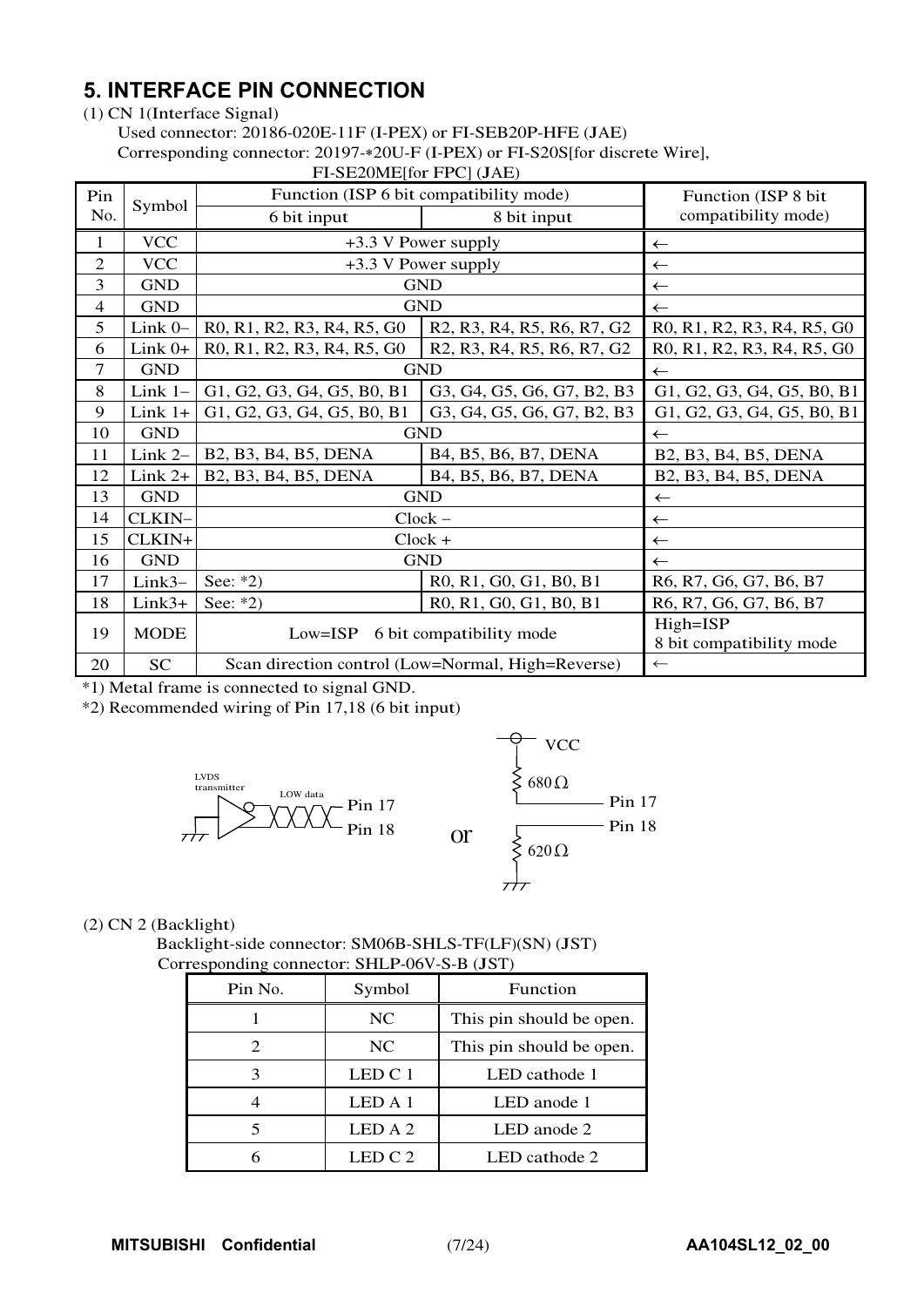#### (3) ISP data mapping

a. ISP 6 bit compatibility mode(6 bit input)



#### b. ISP 6 bit compatibility mode(8 bit input)



#### c. ISP 8 bit compatibility mode

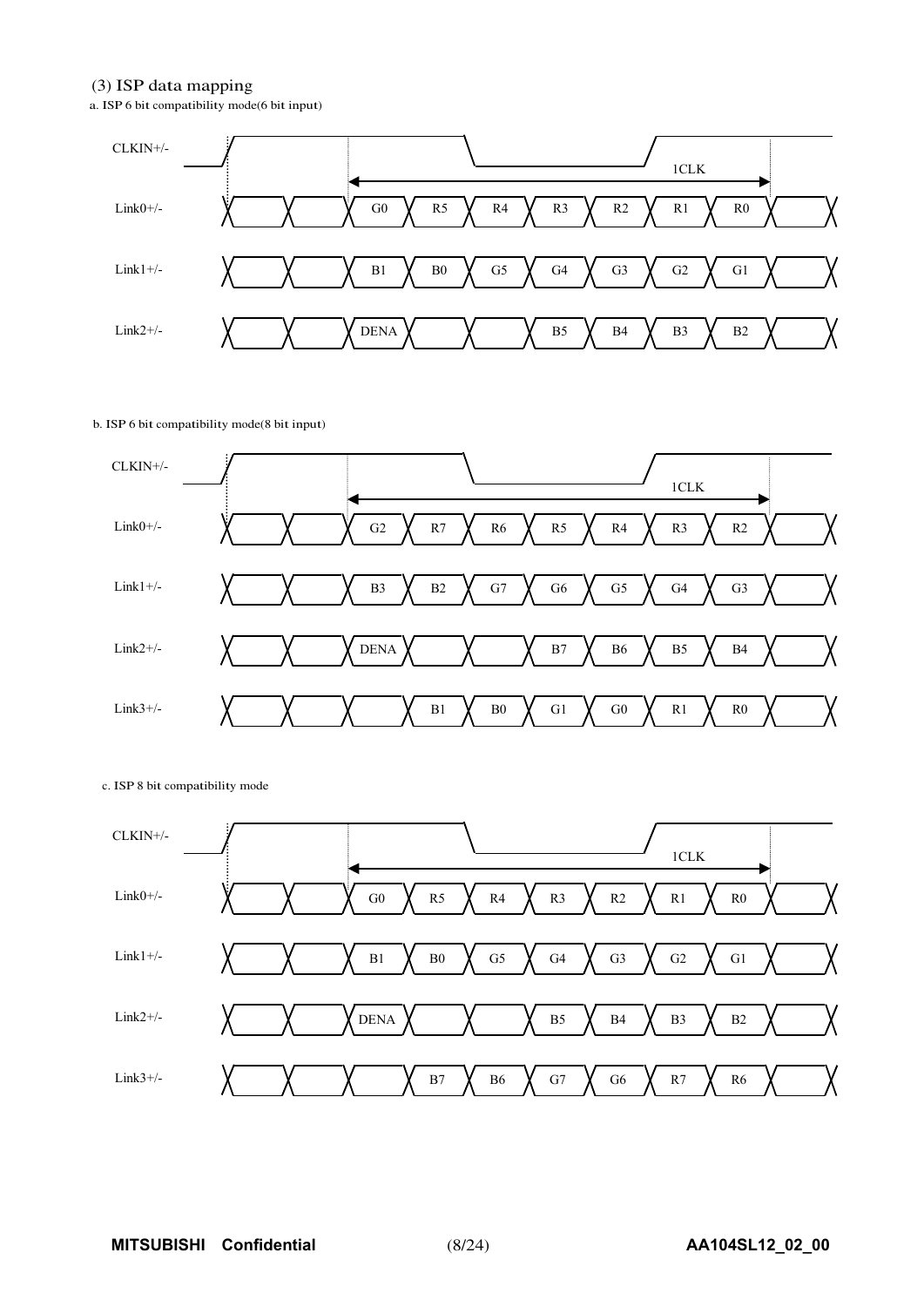## **6. INTERFACE TIMING**

LVDS transmitter input signal

#### (1) Timing Specifications

|             | <b>ITEM</b>        |                      | <b>SYMBOL</b> | MIN. | TYP. | MAX.             | <b>UNIT</b>      |
|-------------|--------------------|----------------------|---------------|------|------|------------------|------------------|
|             | Frequency          |                      | fclk          | 35   | 40   | 42               | MHz              |
| <b>DCLK</b> | Period             |                      | <b>t</b> CLK  | 23.8 | 25   | 28.6             | ns               |
|             | <b>Active Time</b> | $t_{HA}$             | 800           | 800  | 800  | $t_{\text{CLK}}$ |                  |
|             | Horizontal         | <b>Blanking Time</b> | $t_{HB}$      | 20   | 256  | $- -$            | $t_{\text{CLK}}$ |
|             |                    | Frequency            | $f_{\rm H}$   | 35.2 | 37.9 | 39.2             | kHz              |
|             |                    | Period               | $t_{\rm H}$   | 25.5 | 26.4 | 28.4             | $\mu$ s          |
| <b>DENA</b> |                    | <b>Active Time</b>   | $t_{VA}$      | 600  | 600  | 600              | $t_{\rm H}$      |
|             | Vertical           | <b>Blanking Time</b> | $t_{VB}$      | 3    | 28   | $- -$            | $t_{\rm H}$      |
|             |                    | Frequency            | $f_V$         | 55   | 60   | 64.2             | Hz               |
|             |                    | Period               | tv            | 15.6 | 16.7 | 18.2             | ms               |

[Note]

1) DENA (Data Enable) should always be positive polarity as shown in the timing specification.

2) DCLK should appear during all invalid period.

3) LVDS timing follows the timing specifications of LVDS receiver IC: THC63LVDF84B(Thine).

4) In case of blanking time fluctuation, please use following.

 $t_{VBn}$  >  $t_{VBn-1}$  - 3( $t_{H}$ )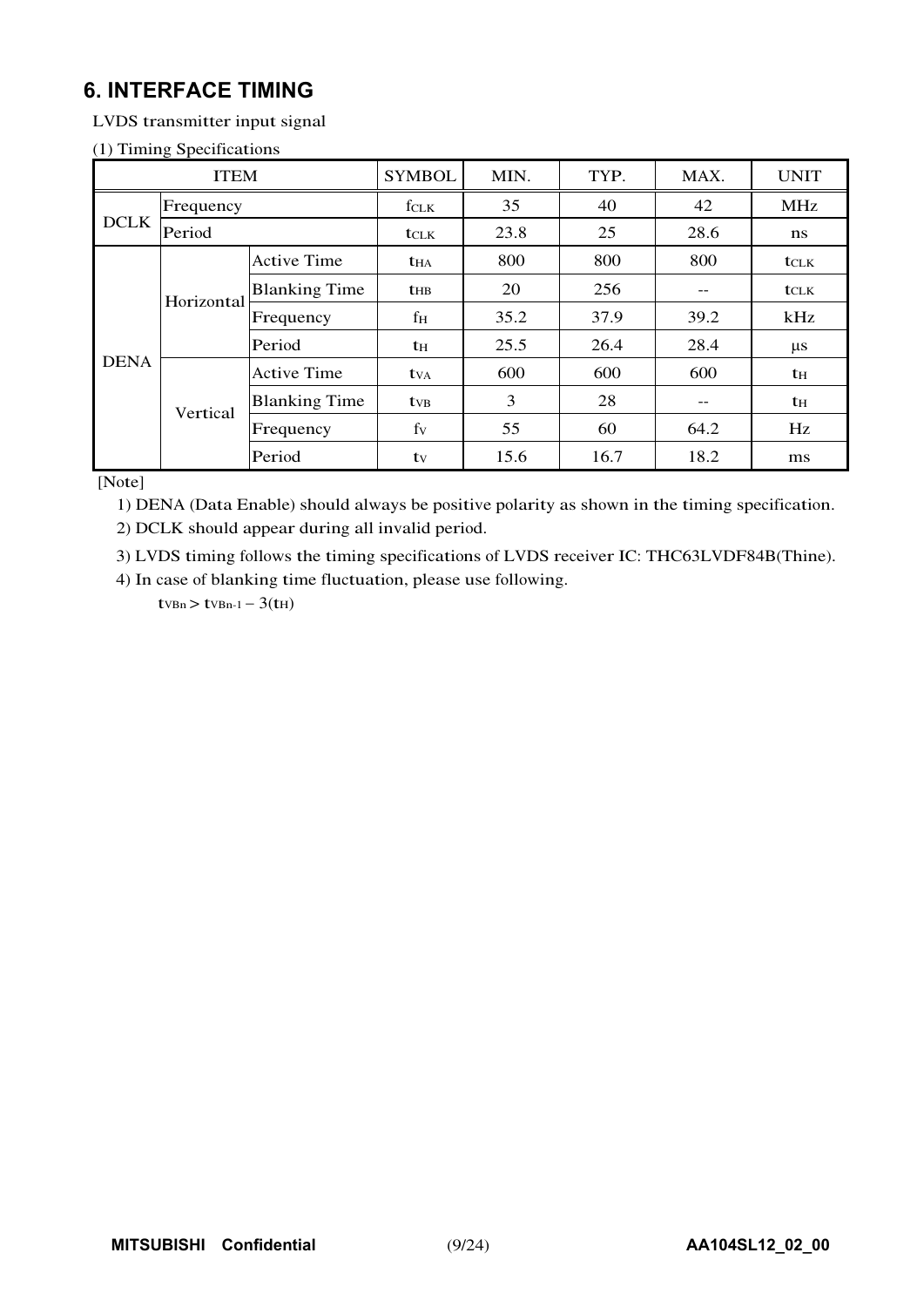#### (2) Timing Chart

a. Horizontal Timing Chart



#### b. Vertical Timing Chart

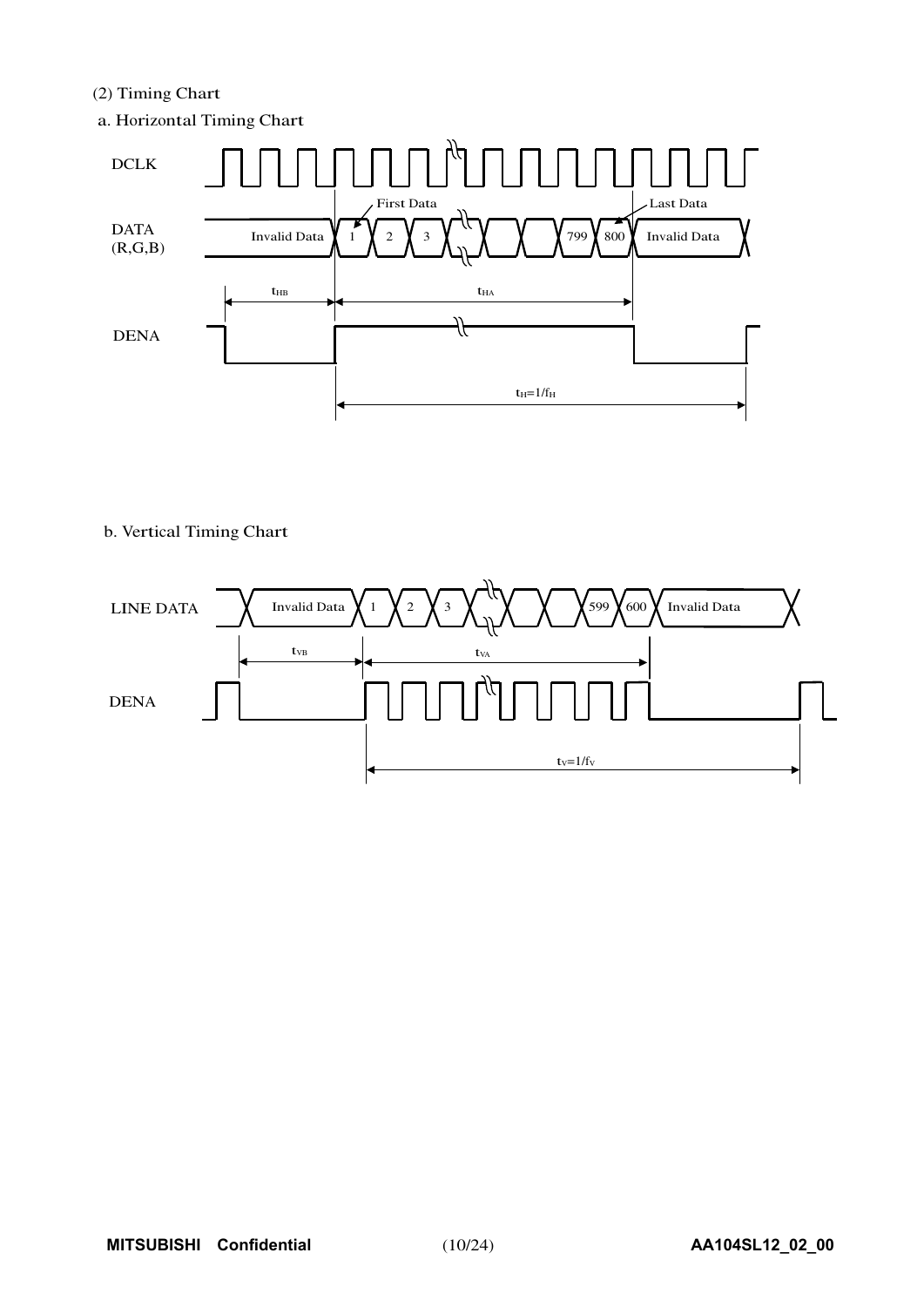#### (3) Color Data Assignment

#### a. 6 bit input

|              |                |                       |                                           |                  |                                         |                        |                       |                       |                                                        | <b>INPUT DATA</b> |                                                      |                                           |                                              |                   |                        |                                                                       |                  |                       |                   |
|--------------|----------------|-----------------------|-------------------------------------------|------------------|-----------------------------------------|------------------------|-----------------------|-----------------------|--------------------------------------------------------|-------------------|------------------------------------------------------|-------------------------------------------|----------------------------------------------|-------------------|------------------------|-----------------------------------------------------------------------|------------------|-----------------------|-------------------|
|              |                |                       |                                           | <b>R DATA</b>    |                                         |                        |                       |                       |                                                        | <b>G DATA</b>     |                                                      |                                           |                                              |                   |                        | <b>B DATA</b>                                                         |                  |                       |                   |
|              | <b>COLOR</b>   |                       |                                           |                  | $R5$   $R4$   $R3$   $R2$   $R1$   $R0$ |                        |                       |                       | $G5 \nvert G4 \nvert G3 \nvert G2 \nvert G1 \nvert G0$ |                   |                                                      |                                           |                                              |                   |                        | $B5 \parallel B4 \parallel B3 \parallel B2 \parallel B1 \parallel B0$ |                  |                       |                   |
|              |                | <b>MSB</b>            |                                           |                  |                                         |                        | LSB                   | <b>MSB</b>            |                                                        |                   |                                                      |                                           | LSB                                          | <b>MSB</b>        |                        |                                                                       |                  |                       | LSB               |
|              | <b>BLACK</b>   | $\theta$              | $\mathbf{0}$                              | $\overline{0}$   | $\boldsymbol{0}$                        | $\boldsymbol{0}$       | $\boldsymbol{0}$<br>Ē | $\boldsymbol{0}$      | $\mathbf{0}$                                           | $\boldsymbol{0}$  | $\boldsymbol{0}$                                     | $\boldsymbol{0}$                          | $\mathbf{0}$                                 | $\mathbf{0}$      | $\boldsymbol{0}$       | $\boldsymbol{0}$                                                      | $\mathbf{0}$     | $\boldsymbol{0}$      | $\mathbf{0}$      |
|              | RED(63)        | 1                     | 1                                         | 1                | $\mathbf{1}$                            | $\mathbf{1}$           | $\mathbf{1}$          | $\boldsymbol{0}$      | $\boldsymbol{0}$                                       | $\boldsymbol{0}$  | $\boldsymbol{0}$                                     | $\boldsymbol{0}$                          | $\boldsymbol{0}$                             | $\boldsymbol{0}$  | $\boldsymbol{0}$       | $\boldsymbol{0}$                                                      | $\boldsymbol{0}$ | $\boldsymbol{0}$      | $\boldsymbol{0}$  |
|              | GREEN(63)      | $\boldsymbol{0}$      | $\boldsymbol{0}$                          | $\boldsymbol{0}$ | $\boldsymbol{0}$                        | $\boldsymbol{0}$       | $\boldsymbol{0}$      | 1                     | -1                                                     | $\mathbf 1$       | 1                                                    | $\overline{1}$                            | $\mathbf{1}$                                 | $\mathbf{0}$      | $\boldsymbol{0}$       | $\boldsymbol{0}$                                                      | $\boldsymbol{0}$ | $\boldsymbol{0}$      | $\mathbf{0}$      |
| <b>BASIC</b> | BLUE(63)       | $\Omega$              | $\mathbf{0}$                              | $\boldsymbol{0}$ | $\boldsymbol{0}$                        | $\boldsymbol{0}$       | $\overline{0}$<br>Ξ   | $\overline{0}$<br>÷   | $\boldsymbol{0}$<br>÷                                  | $\boldsymbol{0}$  | $\boldsymbol{0}$<br>ŧ<br>Ē                           | $\boldsymbol{0}$                          | $\boldsymbol{0}$                             | $\mathbf{1}$      | Ĩ.<br>$\mathbf{1}$     | E<br>$\mathbf{1}$                                                     | $\mathbf{1}$     | $\mathbf{1}$          | ÷.<br>- 1         |
| <b>COLOR</b> | <b>CYAN</b>    | $\theta$              | $\mathbf{0}$                              | $\boldsymbol{0}$ | $\boldsymbol{0}$                        | $\boldsymbol{0}$       | $\overline{0}$<br>÷   | -1                    | $\mathbf{1}$<br>÷                                      | $\mathbf{1}$      | $\mathbf{1}$<br>÷<br>Ŧ.                              | $\mathbf{1}$                              | $\mathbf{1}$<br>÷                            | $\mathbf{1}$      | $\frac{1}{2}$ 1        | ŧ.<br>$\mathbf{1}$                                                    | $\mathbf{1}$     | 1 <sup>1</sup>        | $\overline{1}$    |
|              | <b>MAGENTA</b> | $\mathbf{1}$          | 1                                         | 1                | $\mathbf{1}$                            | $\mathbf{1}$           | $\mathbf{1}$          | $\boldsymbol{0}$      | $\boldsymbol{0}$                                       | $\boldsymbol{0}$  | $\boldsymbol{0}$                                     | $\boldsymbol{0}$                          | $\boldsymbol{0}$                             | $\mathbf{1}$<br>ŧ | $\mathbf{1}$           | 1                                                                     | $\mathbf{1}$     | $\mathbf{1}$          | $\mathbf{1}$      |
|              | <b>YELLOW</b>  | 1                     | -1                                        | -1               | -1                                      | 1                      | $\mathbf{1}$          | 1                     | $\mathbf{1}$                                           | $\mathbf{1}$      | $\mathbf{1}$<br>Ξ                                    | $\mathbf{1}$                              | 1                                            | $\mathbf{0}$      | $\boldsymbol{0}$       | $\boldsymbol{0}$                                                      | $\boldsymbol{0}$ | $\mathbf{0}$          | $\overline{0}$    |
|              | <b>WHITE</b>   | 1                     | -1                                        | 1                | $\mathbf{1}$                            | $\mathbf{1}$           | $\mathbf{1}$          | -1                    | 1                                                      | $\mathbf{1}$      | 1                                                    | $\mathbf{1}$                              | ŧ<br>1                                       | 1                 | 1                      | 1                                                                     | -1               | 1                     | -1                |
|              | RED(1)         | $\mathbf{0}$          | $\theta$                                  | $\boldsymbol{0}$ | $\boldsymbol{0}$                        | $\boldsymbol{0}$       | $\mathbf{1}$          | $\boldsymbol{0}$      | $\boldsymbol{0}$                                       | $\boldsymbol{0}$  | $\boldsymbol{0}$                                     | $\boldsymbol{0}$                          | $\mathbf{0}$                                 | $\boldsymbol{0}$  | $\mathbf{0}$           | $\boldsymbol{0}$                                                      | $\boldsymbol{0}$ | $\boldsymbol{0}$      | $\boldsymbol{0}$  |
|              | RED(2)         | $\mathbf{0}$          | $\boldsymbol{0}$                          | $\boldsymbol{0}$ | $\boldsymbol{0}$                        | $\mathbf{1}$           | $\boldsymbol{0}$      | $\theta$              | $\boldsymbol{0}$                                       | $\boldsymbol{0}$  | $\boldsymbol{0}$                                     | $\boldsymbol{0}$                          | $\boldsymbol{0}$                             | $\mathbf{0}$      | $\boldsymbol{0}$       | $\boldsymbol{0}$                                                      | $\boldsymbol{0}$ | $\mathbf{0}$          | $\boldsymbol{0}$  |
| <b>RED</b>   |                |                       |                                           |                  |                                         |                        |                       |                       |                                                        |                   |                                                      |                                           |                                              |                   |                        |                                                                       |                  |                       |                   |
|              |                |                       |                                           |                  |                                         |                        |                       |                       |                                                        |                   |                                                      |                                           |                                              |                   |                        |                                                                       |                  |                       |                   |
|              | RED(62)        | $\mathbf{1}$          | -1                                        | $\mathbf{1}$     | -1                                      | $\mathbf{1}$           | $\mathbf{0}$          | $\mathbf{0}$          | $\boldsymbol{0}$                                       | $\boldsymbol{0}$  | $\boldsymbol{0}$                                     | $\boldsymbol{0}$                          | $\boldsymbol{0}$                             | $\overline{0}$    | $\boldsymbol{0}$       | $\boldsymbol{0}$                                                      | $\boldsymbol{0}$ | $\boldsymbol{0}$      | $\overline{0}$    |
|              | RED(63)        | 1                     | -1                                        | 1                | 1                                       | -1                     | 1                     | $\overline{0}$        | $\boldsymbol{0}$                                       | $\boldsymbol{0}$  | $\boldsymbol{0}$<br>E                                | $\boldsymbol{0}$                          | $\boldsymbol{0}$                             | $\boldsymbol{0}$  | $\boldsymbol{0}$       | $\boldsymbol{0}$                                                      | $\boldsymbol{0}$ | $\theta$              | $\boldsymbol{0}$  |
|              | GREEN(1)       | $\theta$              | $\theta$                                  | $\boldsymbol{0}$ | $\boldsymbol{0}$                        | $\mathbf{0}$           | $\boldsymbol{0}$      | $\theta$              | $\overline{0}$                                         | $\boldsymbol{0}$  | $\boldsymbol{0}$                                     | $\overline{0}$                            | -1                                           | $\theta$          | $\boldsymbol{0}$       | $\boldsymbol{0}$                                                      | $\boldsymbol{0}$ | $\boldsymbol{0}$      | $\boldsymbol{0}$  |
|              | GREEN(2)       | $\theta$              | $\overline{0}$                            | $\boldsymbol{0}$ | $\boldsymbol{0}$                        | $\boldsymbol{0}$<br>Ē. | $\boldsymbol{0}$<br>Ξ | $\overline{0}$<br>÷   | $\boldsymbol{0}$                                       | $\boldsymbol{0}$  | $\overline{0}$<br>Ŧ.<br>Ē                            | $\mathbf{1}$                              | $\mathbf{0}$                                 | $\mathbf{0}$<br>Ë | $\boldsymbol{0}$       | $\boldsymbol{0}$<br>Ē                                                 | $\mathbf{0}$     | $\mathbf{0}$          | $\mathbf{0}$<br>÷ |
| <b>GREEN</b> |                |                       |                                           |                  |                                         |                        |                       |                       |                                                        |                   |                                                      |                                           |                                              |                   |                        |                                                                       |                  |                       |                   |
|              |                |                       |                                           |                  |                                         |                        |                       |                       |                                                        |                   |                                                      |                                           |                                              |                   |                        |                                                                       |                  |                       |                   |
|              | GREEN(62)      | $\boldsymbol{0}$      | $\boldsymbol{0}$                          | $\boldsymbol{0}$ | $\boldsymbol{0}$                        | $\boldsymbol{0}$<br>÷  | $\boldsymbol{0}$<br>÷ | 1                     | $\mathbf{1}$                                           | $\mathbf{1}$      | $\mathbf{1}$<br>÷                                    | $\mathbf{1}$                              | $\boldsymbol{0}$                             | $\boldsymbol{0}$  | $\boldsymbol{0}$<br>ŧ. | $\boldsymbol{0}$                                                      | $\boldsymbol{0}$ | $\boldsymbol{0}$      | $\boldsymbol{0}$  |
|              | GREEN(63)      | $\boldsymbol{0}$<br>÷ | $\boldsymbol{0}$<br>÷                     | $\mathbf{0}$     | $\boldsymbol{0}$                        | $\boldsymbol{0}$<br>ŧ. | $\boldsymbol{0}$      | 1                     | -1                                                     | -1                | 1<br>÷                                               | $\mathbf{1}$                              | -1                                           | $\boldsymbol{0}$  | $\boldsymbol{0}$       | $\boldsymbol{0}$                                                      | $\boldsymbol{0}$ | $\boldsymbol{0}$<br>÷ | $\boldsymbol{0}$  |
|              | BLUE(1)        | $\boldsymbol{0}$      | $\boldsymbol{0}$                          | $\boldsymbol{0}$ | $\boldsymbol{0}$                        | $\boldsymbol{0}$       | $\mathbf{0}$          | $\boldsymbol{0}$      | $\boldsymbol{0}$                                       | $\boldsymbol{0}$  | $\boldsymbol{0}$                                     | $\boldsymbol{0}$                          | $\boldsymbol{0}$                             | $\boldsymbol{0}$  | $\boldsymbol{0}$       | $\boldsymbol{0}$                                                      | $\boldsymbol{0}$ | $\boldsymbol{0}$      | $\mathbf{1}$      |
|              | BLUE(2)        | $\mathbf{0}$          | $\boldsymbol{0}$                          | $\mathbf{0}$     | $\mathbf{0}$                            | $\mathbf{0}$<br>Ë.     | $\mathbf{0}$          | $\boldsymbol{0}$<br>÷ | $\boldsymbol{0}$                                       | $\boldsymbol{0}$  | $\boldsymbol{0}$                                     | $\boldsymbol{0}$<br>ŧ                     | $\boldsymbol{0}$                             | $\mathbf{0}$      | $\boldsymbol{0}$<br>ŧ. | $\boldsymbol{0}$<br>Ë.<br>ŧ                                           | $\mathbf{0}$     | $\mathbf{1}$          | $\mathbf{0}$      |
| <b>BLUE</b>  |                |                       |                                           |                  |                                         |                        |                       |                       |                                                        |                   |                                                      |                                           |                                              |                   |                        |                                                                       |                  |                       |                   |
|              |                |                       |                                           |                  |                                         |                        |                       |                       |                                                        |                   |                                                      |                                           |                                              |                   |                        |                                                                       |                  |                       |                   |
|              | BLUE(62)       | $\mathbf{0}$          | $\begin{array}{c c} 0 & 0 \\ \end{array}$ |                  | $\begin{matrix} 0 \end{matrix}$         | $\mathbf{0}$           | $\frac{1}{2}$ 0       | $\mathbf{0}$          | $0 \nvert 0$                                           |                   | $\left  \begin{array}{c} 0 \\ 0 \end{array} \right $ | $\begin{bmatrix} 0 \\ 0 \end{bmatrix}$    | $\begin{matrix} 1 & 0 \\ 0 & 0 \end{matrix}$ | $1 \nmid 1$       |                        | $\mathbf{1}$<br>÷                                                     | $\mathbf{1}$     | $\parallel$ 1         | $\overline{0}$    |
|              | BLUE(63)       |                       |                                           |                  | 0   0   0   0   0                       | ÷                      | $\overline{0}$        |                       | $0 \mid 0 \mid 0 \mid 0$                               |                   |                                                      | $\begin{array}{c c} 0 & 0 \\ \end{array}$ |                                              |                   | $1 \mid 1 \mid 1$      |                                                                       | $\mathbf{1}$     | $\overline{1}$        | -1                |

#### [Note]

1) Definition of gray scale

Color (n) --- n indicates gray scale level.

Higher n means brighter level.

2) Data

1:High, 0: Low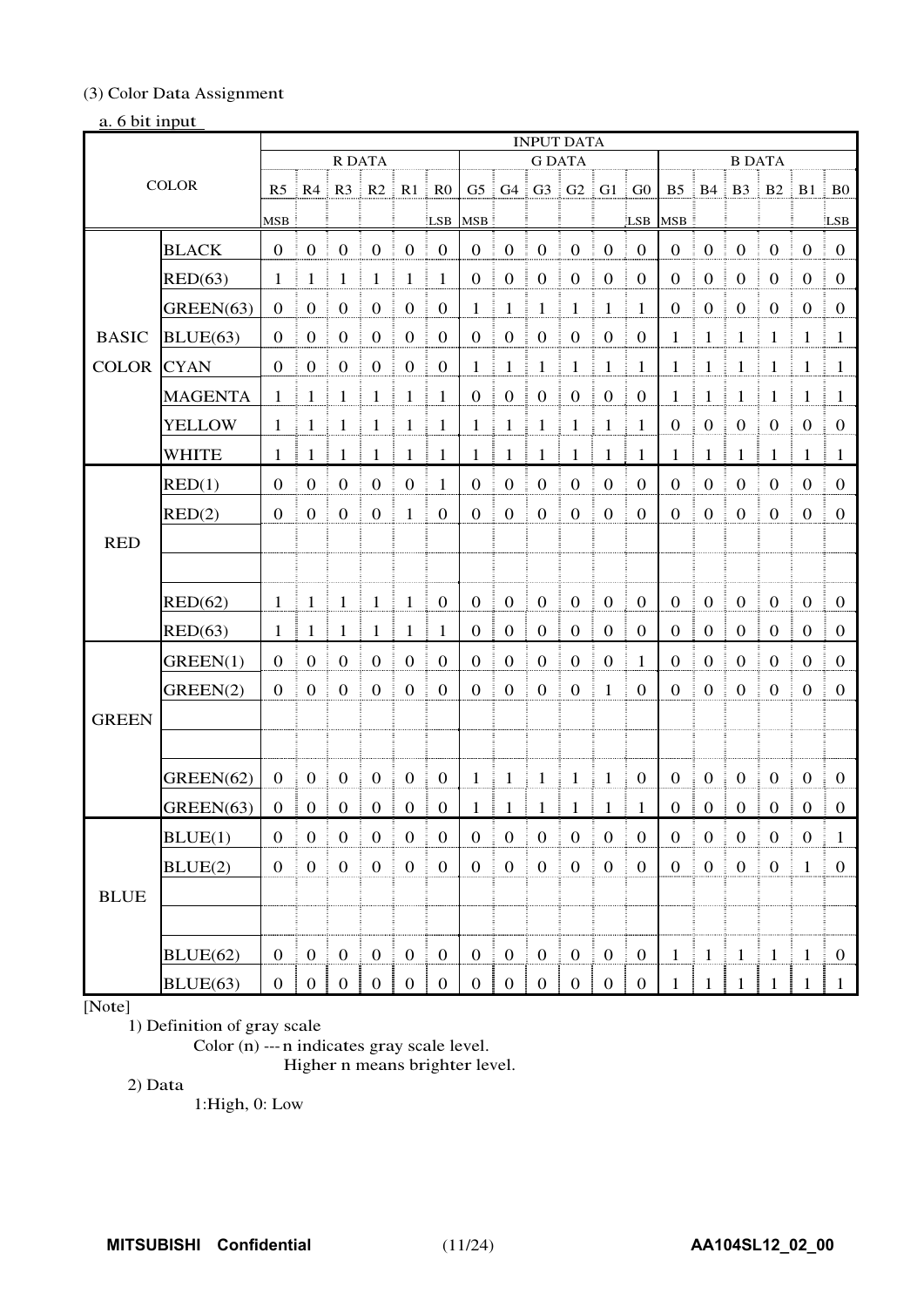#### b. 8 bit input

|              |                   | <b>INPUT DATA</b>         |              |              |                     |                |    |            |                                 |                |                                                    |                |                 |                   |                   |             |                                                                     |               |                                                      |                       |         |                                 |    |         |                         |
|--------------|-------------------|---------------------------|--------------|--------------|---------------------|----------------|----|------------|---------------------------------|----------------|----------------------------------------------------|----------------|-----------------|-------------------|-------------------|-------------|---------------------------------------------------------------------|---------------|------------------------------------------------------|-----------------------|---------|---------------------------------|----|---------|-------------------------|
|              | <b>COLOR</b>      |                           |              |              | R DATA              |                |    |            |                                 | <b>G DATA</b>  |                                                    |                |                 |                   |                   |             |                                                                     | <b>B DATA</b> |                                                      |                       |         |                                 |    |         |                         |
|              |                   | R7                        |              |              |                     |                |    |            | R6 R5 R4 R3 R2 R1 R0            |                |                                                    |                |                 |                   |                   |             | $G7 \nmid G6 \nmid G5 \nmid G4 \nmid G3 \nmid G2 \nmid G1 \nmid G0$ |               |                                                      |                       |         |                                 |    |         | B7 B6 B5 B4 B3 B2 B1 B0 |
|              |                   | <b>MSB</b>                |              |              |                     |                |    |            |                                 | LSB MSB        |                                                    |                |                 |                   |                   |             | LSB <sup>1</sup>                                                    | <b>MSB</b>    |                                                      |                       |         |                                 |    |         | LSB                     |
|              | <b>BLACK</b>      | $\Omega$                  |              |              | 0:0:0:0:0:0         |                |    |            | $\begin{matrix} 0 \end{matrix}$ | $\Omega$       |                                                    |                |                 |                   | 0:0:0:0:0:0       |             | $\Omega$                                                            | $\Omega$      |                                                      |                       |         |                                 |    |         | 0:0:0:0:0:0:0           |
|              | RED(255)          | 1                         | 1            | $\pm 1$      | $\pm 1$             | $\pm 1$        | 1  | $\pm 1$    | 1                               | 0              | 0 <sub>1</sub>                                     | $\theta$       | $\theta$        | 0 <sup>1</sup>    |                   | 0:0         | 0                                                                   | 0             | $\theta$                                             |                       |         | 0000000                         |    |         | $\Omega$                |
| <b>BASIC</b> | <b>GREEN(255)</b> | $\Omega$                  |              |              | 0:0:0:0:0:0:0:      |                |    |            | $\theta$                        | 1              | 1 <sup>1</sup>                                     | $\mathbf{1}$   | 1<br>÷          | 1<br>÷            | ÷                 | $1 \pm 1$   | -1                                                                  | $\theta$      |                                                      |                       |         | 0:0:0:0:0:0                     |    |         | $\Omega$<br>÷           |
| <b>COLOR</b> | BLUE(255)         | $\Omega$                  |              |              | 0   0   0   0   0 0 |                |    |            | $\Omega$                        | $\theta$       |                                                    |                |                 |                   | 0:0:0:0:0:0       |             | $\theta$                                                            | 1             | $\lceil 1 \rceil$ 1 $\lceil 1 \rceil$                |                       |         | $\pm 1 \pm 1$                   |    | $\pm 1$ | 1                       |
|              | <b>CYAN</b>       | $\Omega$                  |              |              | 0:0:0:0:0:0         |                |    |            | $\Omega$                        | 1              | 1                                                  | 1              | 1               | 1                 | 1                 | $\pm 1$     | 1                                                                   | 1             | 1                                                    | 1<br>÷                | $\pm 1$ | 1:<br>÷                         | -1 | 1       | 1                       |
|              | <b>MAGENTA</b>    | 1                         | $\mathbf{1}$ | $\pm 1$      | $\pm 1$             | $\pm 1 \pm 1$  |    | $\pm 1$    | 1                               | $\Omega$       | $0$ :                                              | $\Omega$       | $\frac{1}{2}$ 0 | ÷                 | 0:0:0             |             | 0                                                                   | 1             | 1                                                    | $\frac{1}{2}$ 1       | $\pm 1$ | $\lfloor 1 \rfloor 1$           |    | $\pm 1$ | 1                       |
|              | <b>YELLOW</b>     | 1                         | 1            | $\mathbf{1}$ | $\pm 1$<br>÷        | 1 <sup>3</sup> | -1 | $\pm 1$    | 1                               | 1              | 1                                                  | 1              | 1               | 1                 | 1                 | $\pm 1$     | 1                                                                   | 0             |                                                      |                       |         | $0 \mid 0 \mid 0 \mid 0 \mid 0$ |    |         | $\Omega$                |
|              | WHITE             | 1                         | 1<br>÷       |              | 1 1 1 1             |                |    | $1 \mid 1$ | 1                               | 1              | $\mathbf{1}$                                       | ÷<br>1         | 1<br>÷          | $\mathbf{1}$<br>÷ | ÷                 | $1 \nmid 1$ | 1                                                                   | 1             | 1                                                    | $\lfloor 1 \rfloor 1$ |         | $1 \mid 1$<br>ŧ                 |    | $\pm 1$ | 1                       |
|              | RED(1)            | 0                         |              |              | 0:0:0:0:0:0         |                |    |            | 1                               | $\Omega$       |                                                    |                |                 |                   | 0:0:0:0:0:0       |             | $\Omega$                                                            | 0             |                                                      |                       |         | 0   0   0   0   0   0           |    |         | ŧ.<br>$\Omega$          |
|              | RED(2)            | 0                         |              |              | 0:0:0:0:0:1         |                |    |            | $\Omega$                        | $\Omega$       |                                                    |                |                 |                   | 0:0:0:0:0:0       |             | $\Omega$                                                            | 0             |                                                      |                       |         | 0:0:0:0:0:0                     |    |         | $\Omega$<br>ŧ.          |
| <b>RED</b>   |                   |                           |              |              |                     |                |    |            |                                 |                |                                                    |                |                 |                   |                   |             |                                                                     |               |                                                      |                       |         |                                 |    |         |                         |
|              |                   |                           |              |              |                     |                |    |            |                                 |                |                                                    |                |                 |                   |                   |             |                                                                     |               |                                                      |                       |         |                                 |    |         |                         |
|              |                   |                           |              |              |                     |                |    |            |                                 |                |                                                    |                |                 |                   |                   |             |                                                                     |               |                                                      |                       |         |                                 |    |         |                         |
|              | RED(255)          | $\mathbf{1}$              |              |              |                     |                |    |            | -1                              | $\overline{0}$ | ÷                                                  |                |                 |                   | 0 0 0 0 0 0 0 0   |             | $\overline{0}$                                                      | $\theta$      |                                                      |                       |         |                                 |    |         |                         |
|              | GREEN(1)          | $\Omega$                  |              |              | 0   0   0   0   0   |                |    |            | ÷<br>$\Omega$                   | $\Omega$       |                                                    | 0 <sup>1</sup> | $\frac{1}{2}$ 0 | ÷                 | 0:0:0             |             | 1                                                                   | $\Omega$      |                                                      |                       |         | 0   0   0   0   0               |    |         | $\Omega$                |
|              | GREEN(2)          | $\Omega$                  |              |              | 0:0:0:0:0:0         |                |    |            | $\Omega$<br>÷                   | $\Omega$       |                                                    |                |                 |                   | 0:0:0:0:0:1       |             | $\Omega$                                                            | $\Omega$      |                                                      |                       |         | 0   0   0   0   0               |    |         | $\Omega$                |
| <b>GREEN</b> |                   |                           |              |              |                     |                |    |            |                                 |                |                                                    |                |                 |                   |                   |             |                                                                     |               |                                                      |                       |         |                                 |    |         |                         |
|              |                   |                           |              |              |                     |                |    |            |                                 |                |                                                    |                |                 |                   |                   |             |                                                                     |               |                                                      |                       |         |                                 |    |         |                         |
|              |                   |                           |              |              |                     |                |    |            |                                 |                |                                                    |                |                 |                   |                   |             |                                                                     |               |                                                      |                       |         |                                 |    |         |                         |
|              | <b>GREEN(255)</b> | $\Omega$                  |              |              | 0 0 0 0 0 0 0 0     |                |    |            | $\Omega$                        |                | $1 \mid 1 \mid 1 \mid 1 \mid 1 \mid 1 \mid 1 \mid$ |                |                 |                   |                   |             | -1                                                                  |               | $0 \t0 \t0 \t0 \t0 \t0 \t0 \t0$                      |                       |         |                                 |    |         |                         |
|              | BLUE(1)           | 0                         |              |              | 0   0   0   0   0   |                |    |            | $\theta$                        | 0              |                                                    | 0:0:0          |                 | ÷                 | 0:0:0             |             | $\theta$                                                            | 0             |                                                      |                       |         | 0   0   0   0   0               |    |         | $\mathbf{1}$            |
|              | BLUE(2)           | $\theta$                  |              |              | 0:0:0:0:0:0         |                |    |            | $\Omega$                        | $\theta$       |                                                    |                |                 |                   | 0   0   0   0   0 |             | $\overline{0}$                                                      | $\Omega$      |                                                      |                       |         | 0   0   0   0   0 1             |    |         | $\Omega$                |
| <b>BLUE</b>  |                   |                           |              |              |                     |                |    |            |                                 |                |                                                    |                |                 |                   |                   |             |                                                                     |               |                                                      |                       |         |                                 |    |         |                         |
|              |                   |                           |              |              |                     |                |    |            |                                 |                |                                                    |                |                 |                   |                   |             |                                                                     |               |                                                      |                       |         |                                 |    |         |                         |
|              |                   |                           |              |              |                     |                |    |            |                                 |                |                                                    |                |                 |                   |                   |             |                                                                     |               |                                                      |                       |         |                                 |    |         |                         |
|              | <b>BLUE(255)</b>  | 0   0   0   0   0   0   0 |              |              |                     |                |    |            |                                 |                | 0   0   0   0   0   0   0                          |                |                 |                   |                   |             |                                                                     |               | $1 \mid 1 \mid 1 \mid 1 \mid 1 \mid 1 \mid 1 \mid 1$ |                       |         |                                 |    |         |                         |

[Note]

1) Definition of gray scale

Color (n) --- n indicates gray scale level. Higher n means brighter level.

#### 2) Data

1:High, 0: Low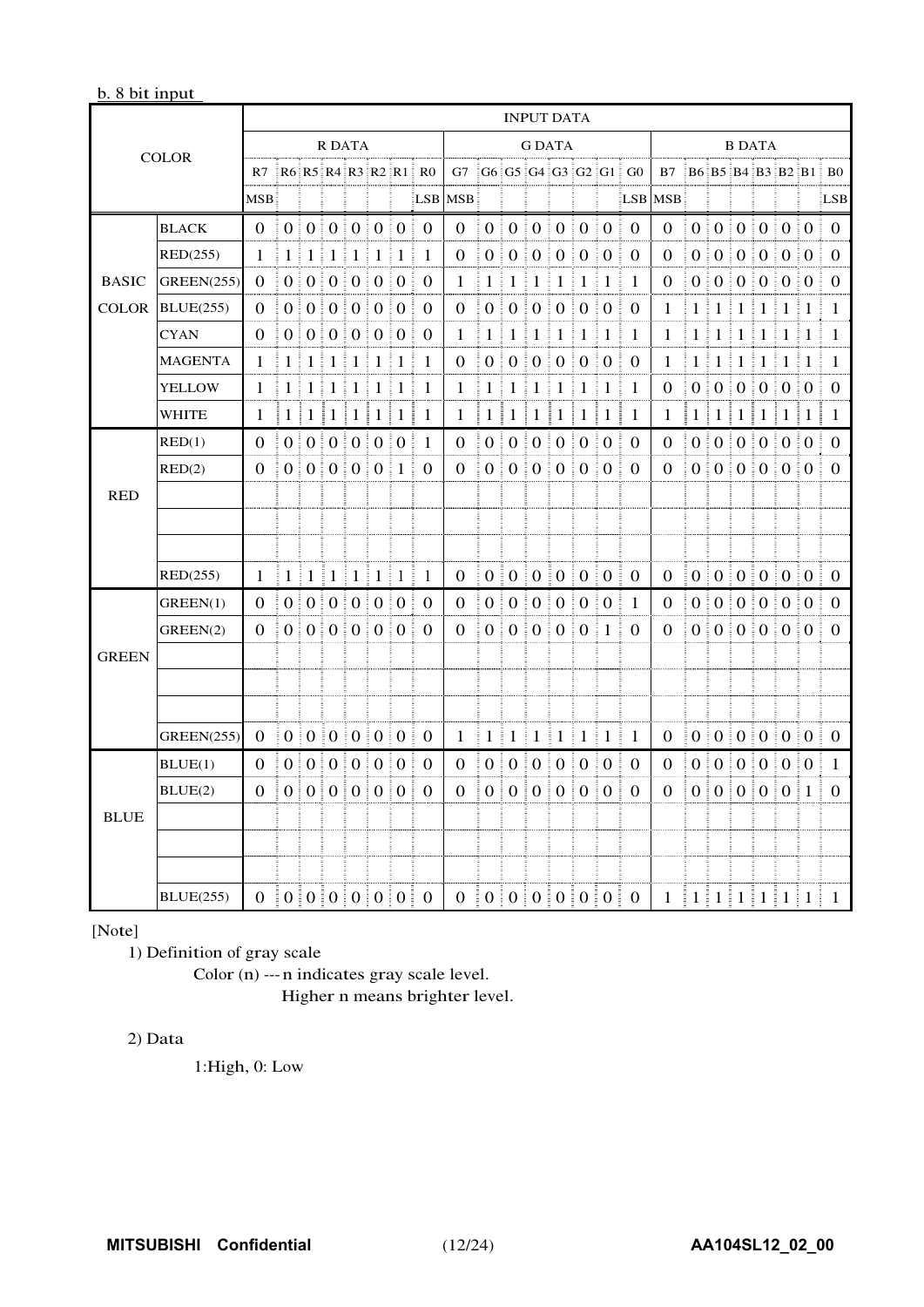#### (4) Display Position and Scan Direction

D(X,Y) shows the data number of input signal.





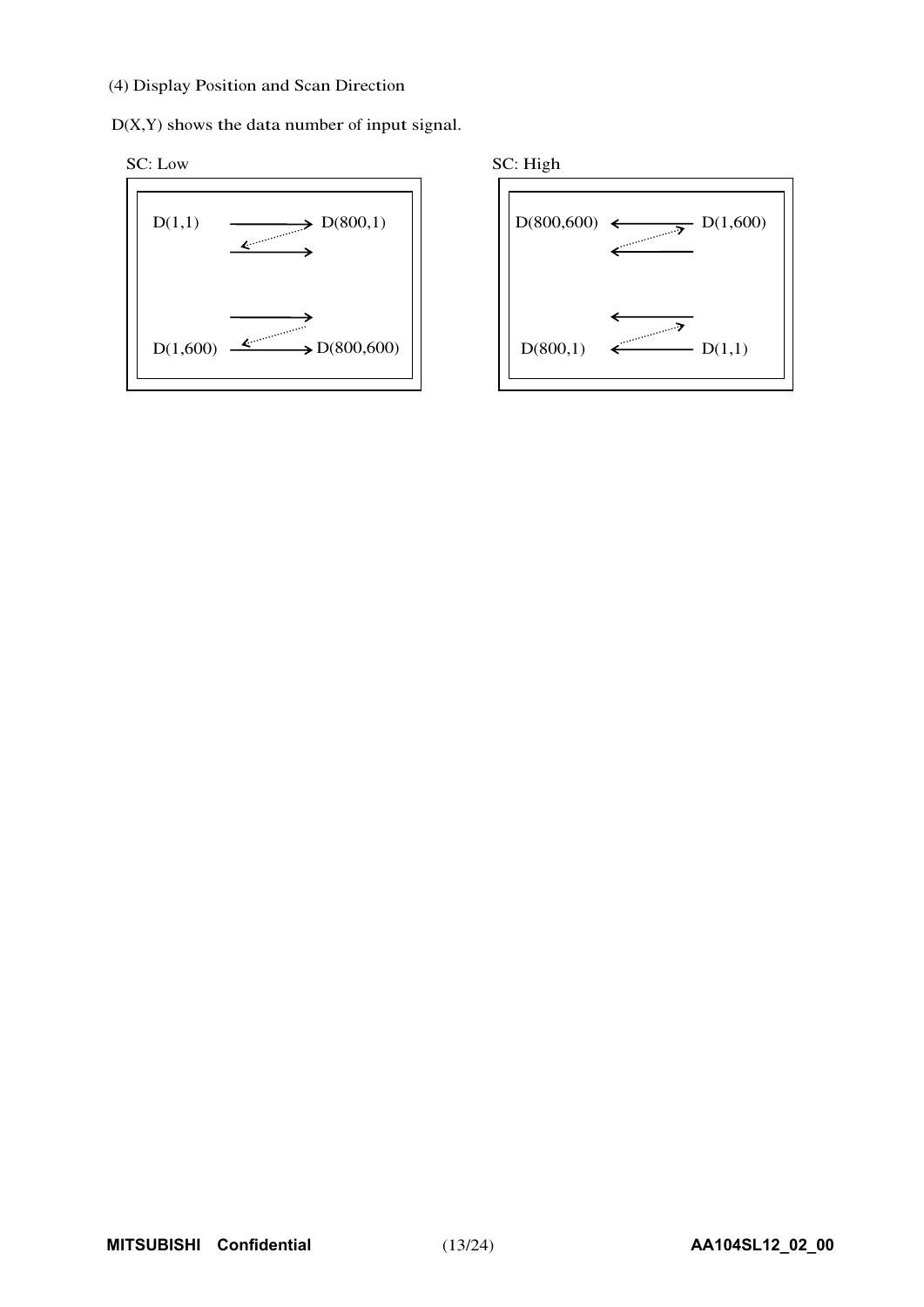## **7. BLOCK DIAGRAM**



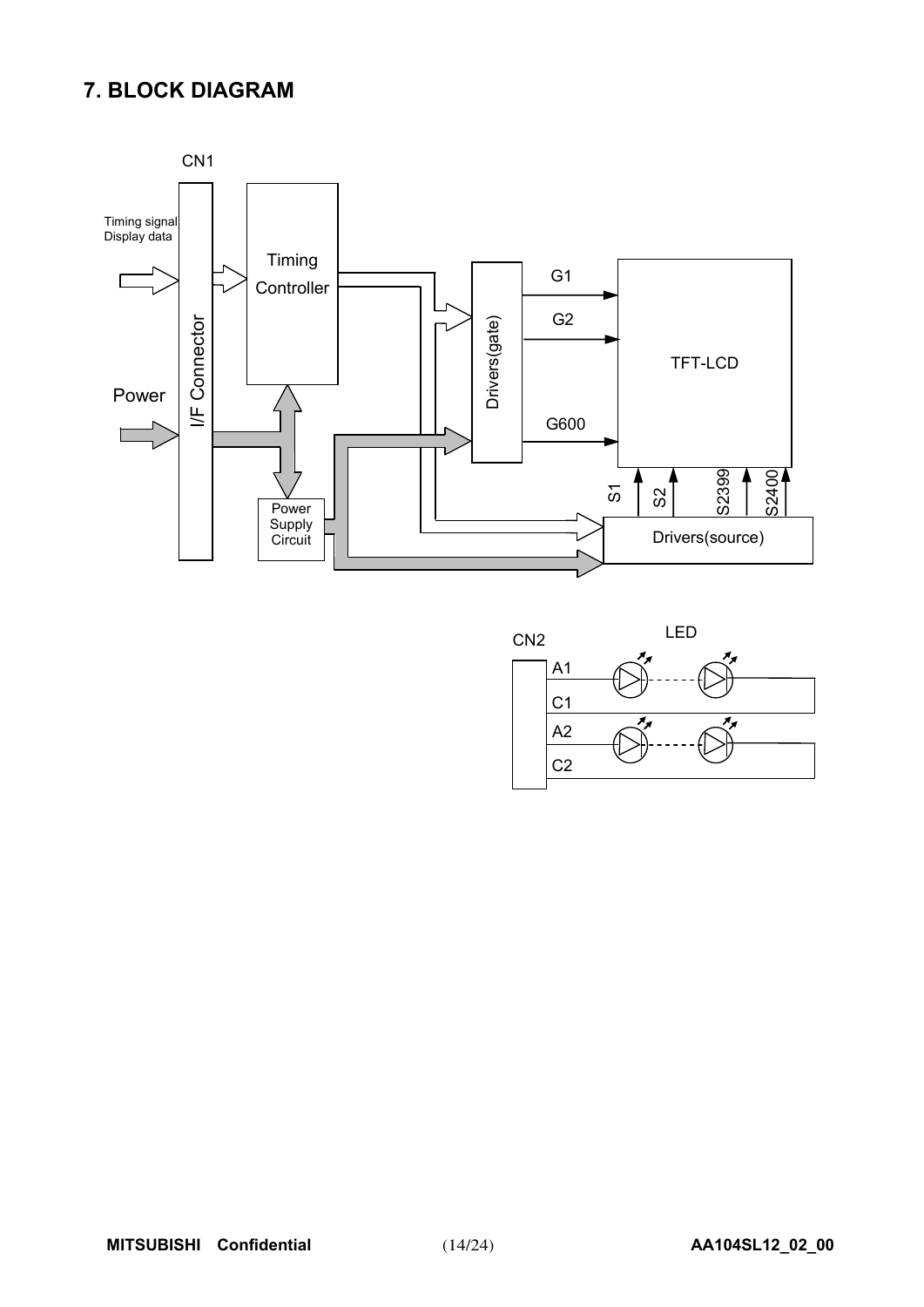## **8. MECHANICAL SPECIFICATIONS**

(1) Front Side



(Unit:mm)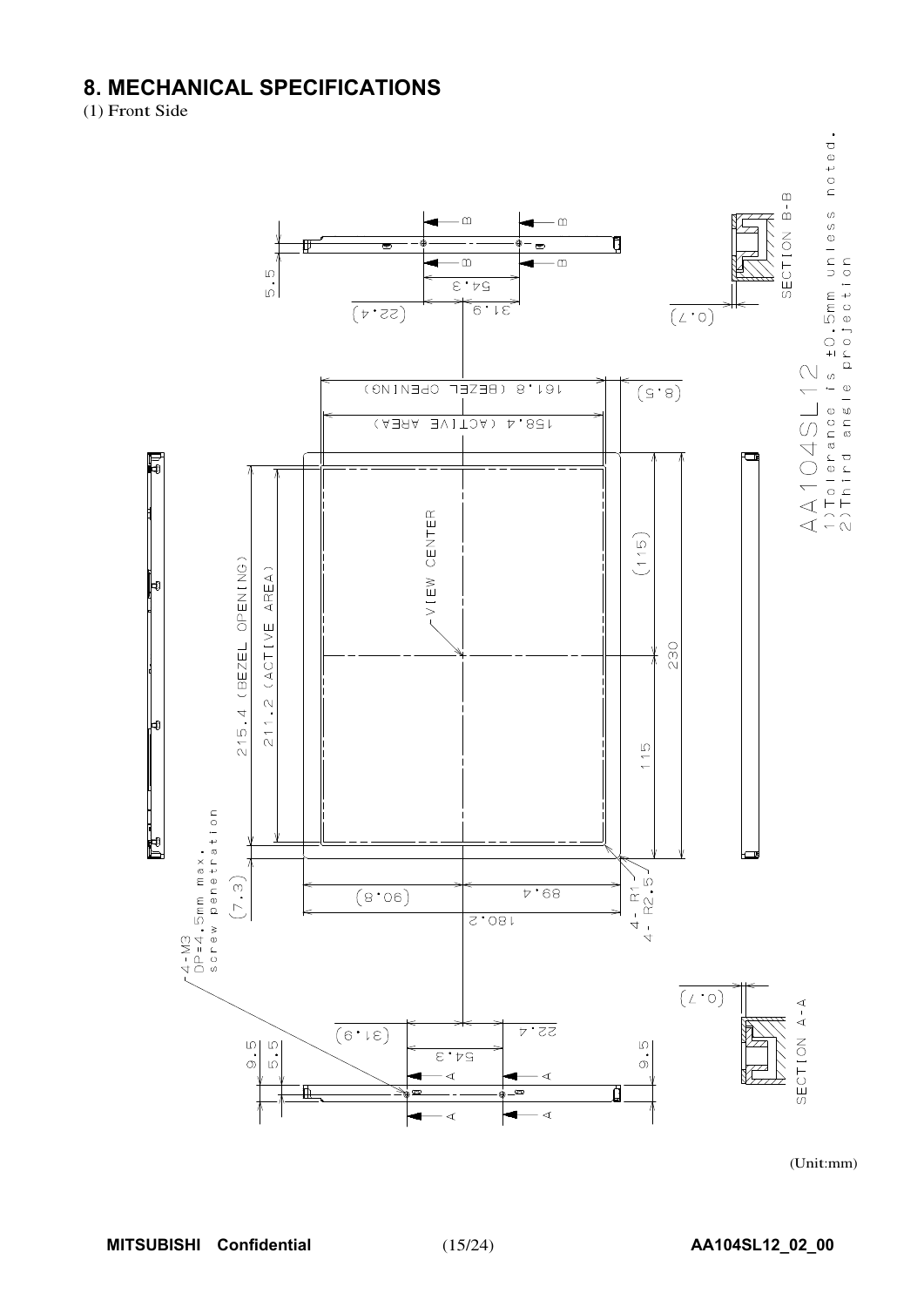





(Unit:mm)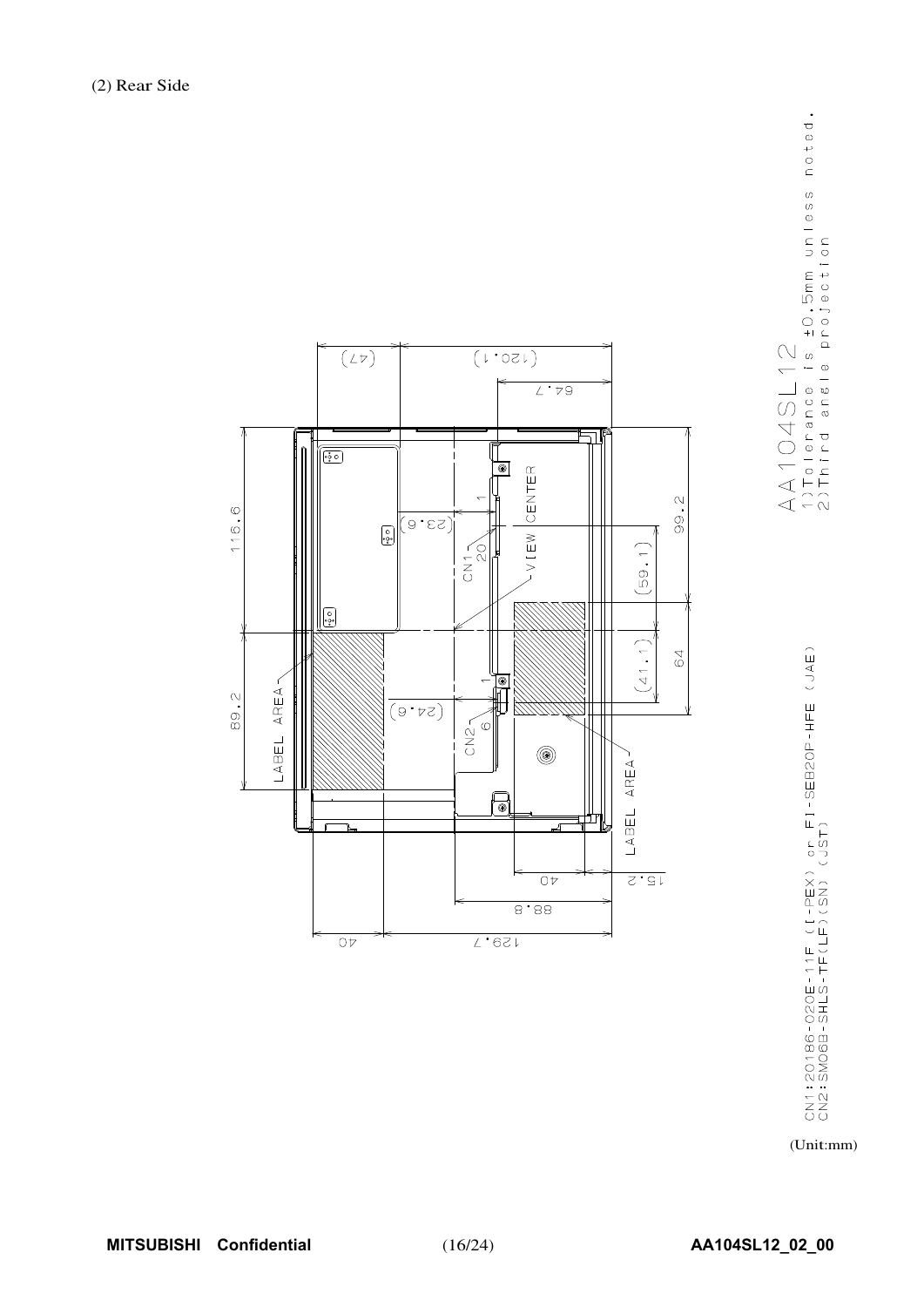|                       |            |                  | Ta=25°C, VCC=3.3V, Input Signals: Typ. values shown in Section 6      |            |                   |            |                   |                |
|-----------------------|------------|------------------|-----------------------------------------------------------------------|------------|-------------------|------------|-------------------|----------------|
| <b>ITEM</b>           |            | <b>SYMBOL</b>    | <b>CONDITION</b>                                                      | <b>MIN</b> | <b>TYP</b>        | <b>MAX</b> | <b>UNIT</b>       | <b>Remarks</b> |
| <b>Contrast Ratio</b> |            | <b>CR</b>        | $\theta$ v=0°, $\theta$ H=0°                                          | 450        | 700               | $-$        |                   | $*1)*2*5$      |
| Luminance             |            | Lw               | $\theta$ v=0°, $\theta$ H=0°                                          | 960        | 1200              | $-$        | cd/m <sup>2</sup> | $*1)*5)$       |
| Luminance Uniformity  |            | $\Delta L$ w     | $\theta$ <sub>V</sub> = $0^\circ$ , $\theta$ <sub>H</sub> = $0^\circ$ | $- -$      | $\qquad \qquad -$ | 30         | $\%$              | $*1)*3*5)$     |
| <b>Response Time</b>  |            | tr               | $\theta$ <sub>V</sub> = $0^\circ$ , $\theta$ <sub>H</sub> = $0^\circ$ | --         | $\overline{4}$    | $-$        | ms                | $*1)*4*5)$     |
|                       |            | tf               | $\theta$ v=0°, $\theta$ H=0°                                          | $- -$      | 12                | $-$        | ms                | $*1)*4*5$      |
| Viewing               | Horizontal | $\theta_{\rm H}$ |                                                                       | $-65 - 65$ | $-80 - 80$        | $-$        | $\circ$           | $*1)*5)$       |
| Angle                 | Vertical   | $\theta$ v       | $CR \ge 10$                                                           | $-45 - 65$ | $-60 - 80$        | $-$        | $\circ$           | $*1*5)$        |
| Image sticking        |            | tis              | 2 <sub>h</sub>                                                        | $-$        |                   | 2          | S                 | $*6)$          |
|                       | Red        | Rx               |                                                                       | 0.528      | 0.568             | 0.608      |                   |                |
|                       |            | <b>Ry</b>        |                                                                       | 0.306      | 0.346             | 0.386      |                   |                |
|                       | Green      | $G_{X}$          |                                                                       | 0.316      | 0.356             | 0.396      |                   |                |
| Color                 |            | Gy               | $\theta$ v=0°, $\theta$ H=0°                                          | 0.517      | 0.557             | 0.597      |                   | $*1*5)$        |
| Coordinates           | Blue       | Bx               |                                                                       | 0.119      | 0.159             | 0.199      |                   |                |
|                       |            | By               |                                                                       | 0.096      | 0.136             | 0.176      |                   |                |
|                       | White      | Wx               |                                                                       | 0.273      | 0.313             | 0.353      |                   |                |
|                       |            | Wy               |                                                                       | 0.289      | 0.329             | 0.369      |                   |                |

## **9. OPTICAL CHARACTERISTICS**

#### [Note]

These items are measured using EZContrast (ELDIM) for viewing angle and CS2000 (Minolta) or equivalent equipment for others under the dark room condition (no ambient light) after more than 30 minutes from turning on the backlight unless noted.

Condition:  $IF = 130 \text{ mA}$ 

Measurement method for luminance and color coordinates is as follows.



The luminance is measured according to FLAT PANEL DISPLAY MEASUREMENTS STANDARD (VESA Standard).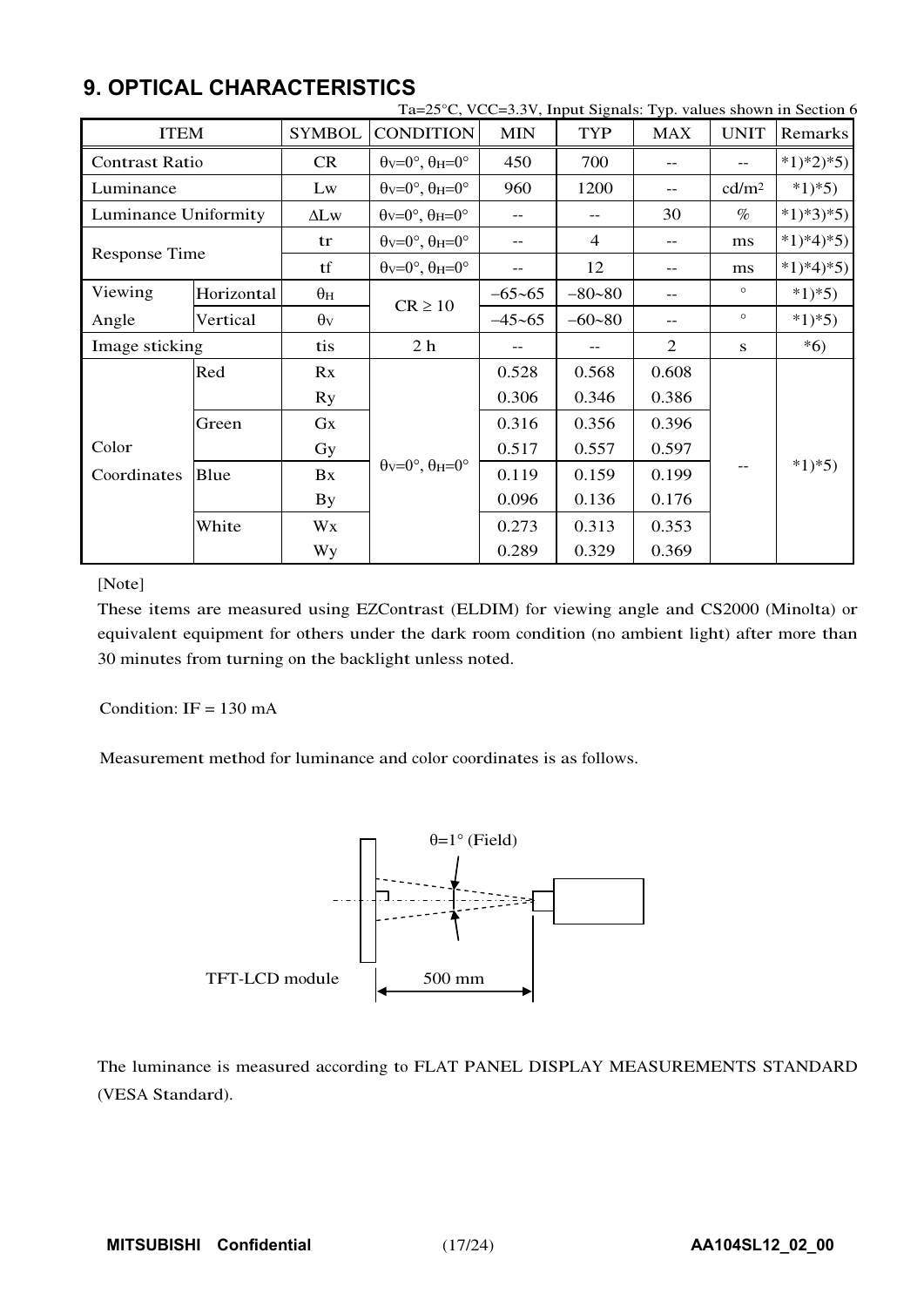#### \*1) Measurement Point

Contrast Ratio, Luminance, Response Time, Viewing Angle, Color Coordinates: Display Center Luminance Uniformity: point  $1-5$  shown in a figure below



\*2) Definition of Contrast Ratio

CR= Luminance with all white pixels / Luminance with all black pixels

- \*3) Definition of Luminance Uniformity  $\Delta$ Lw=[Lw(MAX)/Lw(MIN)-1]  $\times$  100
- \*4) Definition of Response Time



\*5) Definition of Viewing Angle  $(\theta_V, \theta_H)$ 

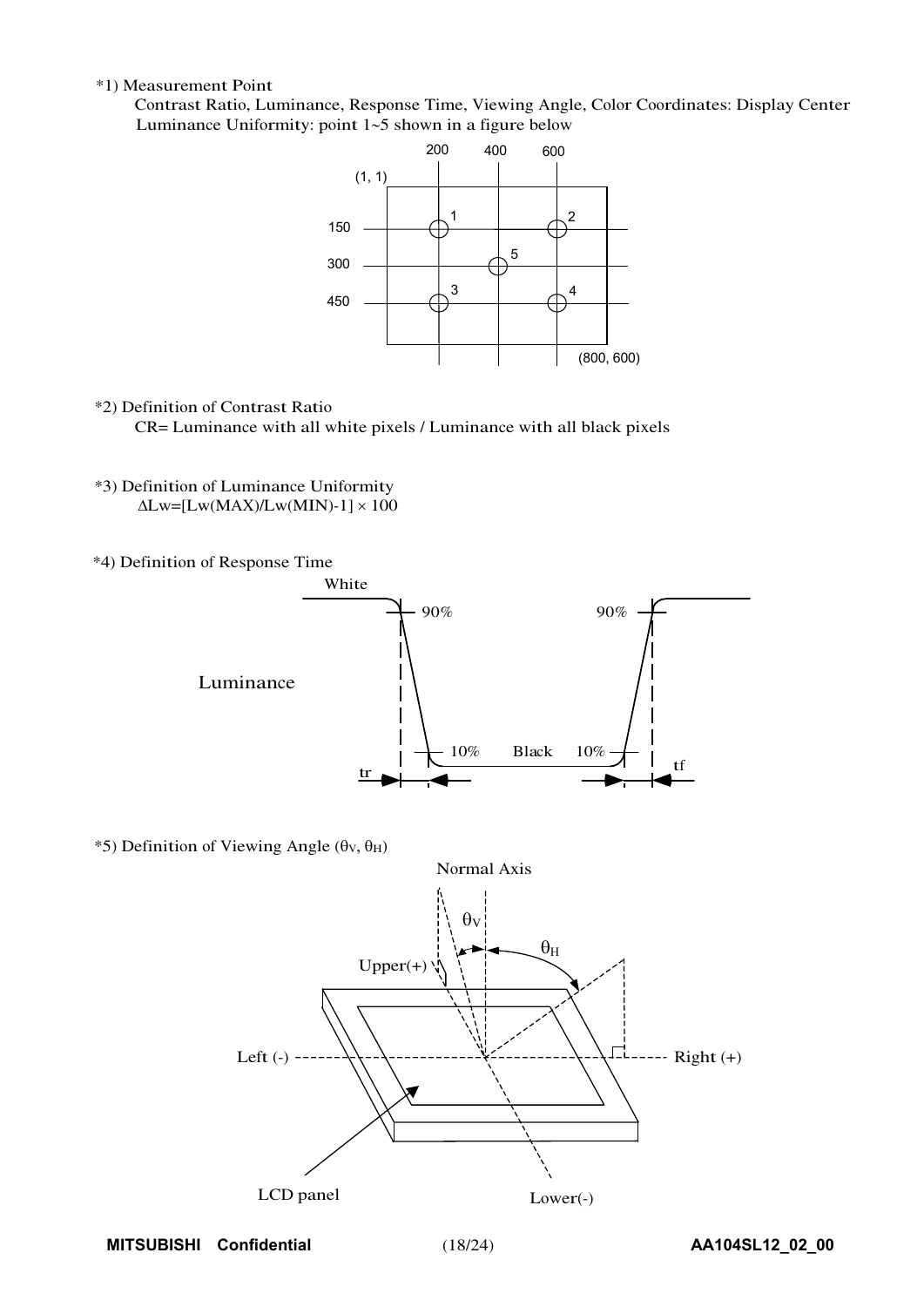\*6) Image sticking:

Continuously display the test pattern shown in the figure below for two-hours. Then display a completely white screen. The previous image shall not persist more than two seconds at 25°C.



TEST PATTERN FOR IMAGE STICKING TEST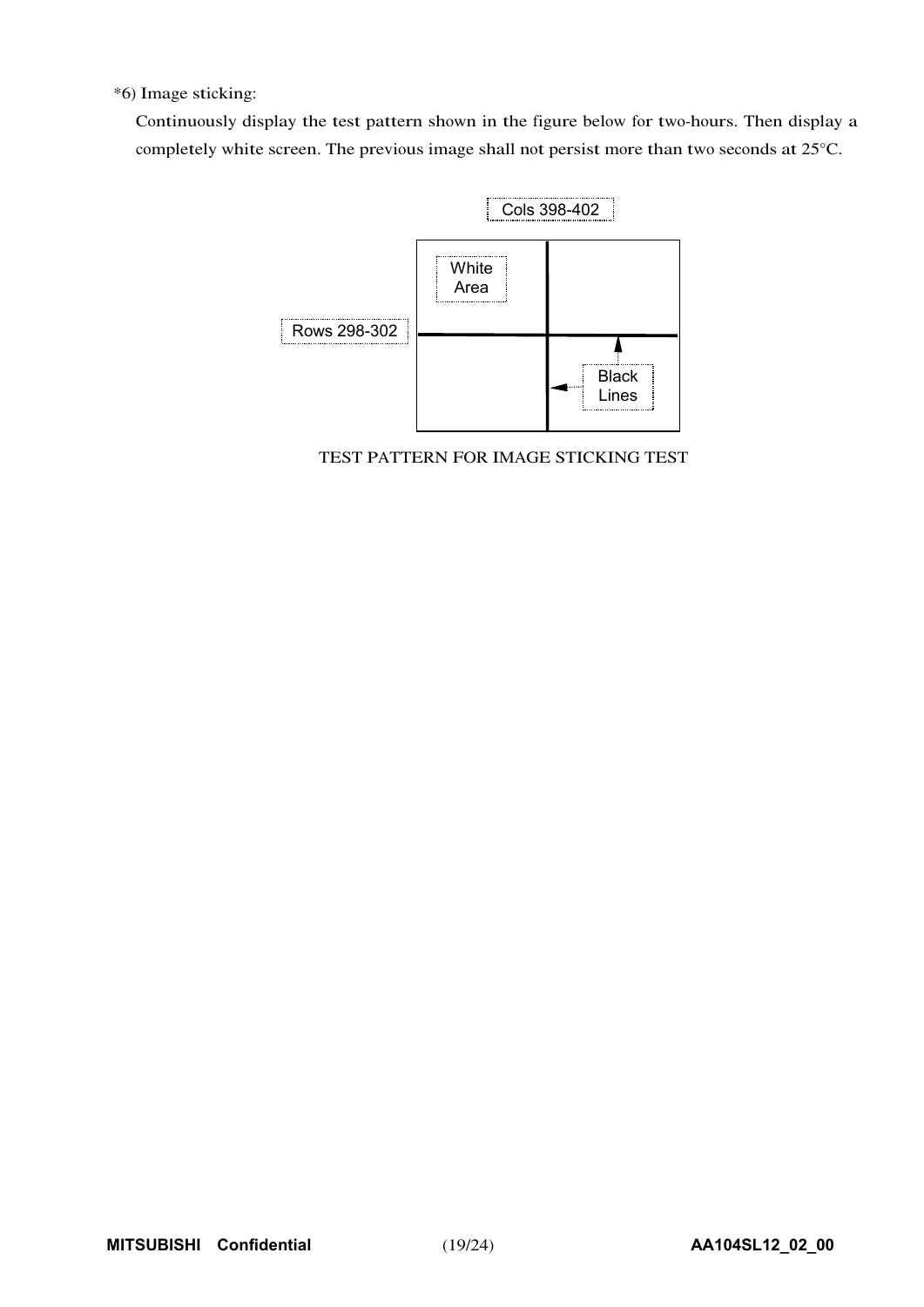## **10. RELIABILITY TEST CONDITION**

| $\mu$ remperature and frumuly                             |  |                                                           |  |  |
|-----------------------------------------------------------|--|-----------------------------------------------------------|--|--|
| <b>ITEM</b>                                               |  | <b>CONDITIONS</b>                                         |  |  |
| <b>HIGH TEMPERATURE</b><br><b>HIGH HUMIDITY OPERATION</b> |  | 40 $\degree$ C, 90%RH, 240 h<br>(No condensation)         |  |  |
| HIGH TEMPERATURE OPERATION                                |  | 80°C, 240 h                                               |  |  |
| LOW TEMPERATURE OPERATION                                 |  | $-30^{\circ}$ C, 240 h                                    |  |  |
| <b>HIGH TEMPERATURE STORAGE</b>                           |  | 80°C, 240 h                                               |  |  |
| LOW TEMPERATURE STORAGE                                   |  | $-30^{\circ}$ C, 240 h                                    |  |  |
| <b>THERMAL SHOCK</b>                                      |  | $-30^{\circ}$ C (1h) ~ 80 $^{\circ}$ C(1h),<br>100 cycles |  |  |

(1) Temperature and Humidity

#### (2) Shock & Vibration

| <b>ITEM</b>                         | <b>CONDITIONS</b>                                                                                                                                                                                    |
|-------------------------------------|------------------------------------------------------------------------------------------------------------------------------------------------------------------------------------------------------|
| <b>SHOCK</b>                        | Shock level: 1470m/s <sup>2</sup> (150G)<br>Waveform: half sinusoidal wave, 2ms                                                                                                                      |
| (NON-OPERATION)                     | Number of shocks: one shock input in each direction of three mutually<br>perpendicular axis for a total of six shock inputs                                                                          |
| <b>VIBRATION</b><br>(NON-OPERATION) | Vibration level: $9.8m/s^2$ (1.0G)<br>Waveform: sinusoidal<br>Frequency range: 5 to 500Hz<br>Frequency sweep rate: 0.5 octave /min<br>Duration: one sweep from 5 to 500 Hz in each of three mutually |
|                                     | perpendicular axis (total 3 hours)                                                                                                                                                                   |

#### (3) ESD Test

| <b>ITEM</b>                             | <b>CONDITIONS</b>                                              |  |  |
|-----------------------------------------|----------------------------------------------------------------|--|--|
| CONTACT DISCHARGE<br>(OPERATION)        | $150pF$ , $330\Omega$ , $\pm 8kV$ , 10 times at 1 sec interval |  |  |
| SIGNAL PIN DISCHARGE<br>(NON-OPERATION) | 200pF, 0 $\Omega$ , $\pm$ 200V, 10 times at 1 sec interval     |  |  |

#### (4) Judgment standard

The judgment of the above tests should be made as follow:

Pass: Normal display image, no damage of the display function. (ex. no line defect) Partial transformation of the module parts should be ignored.

Fail: No display image, damage of the display function. (ex. line defect)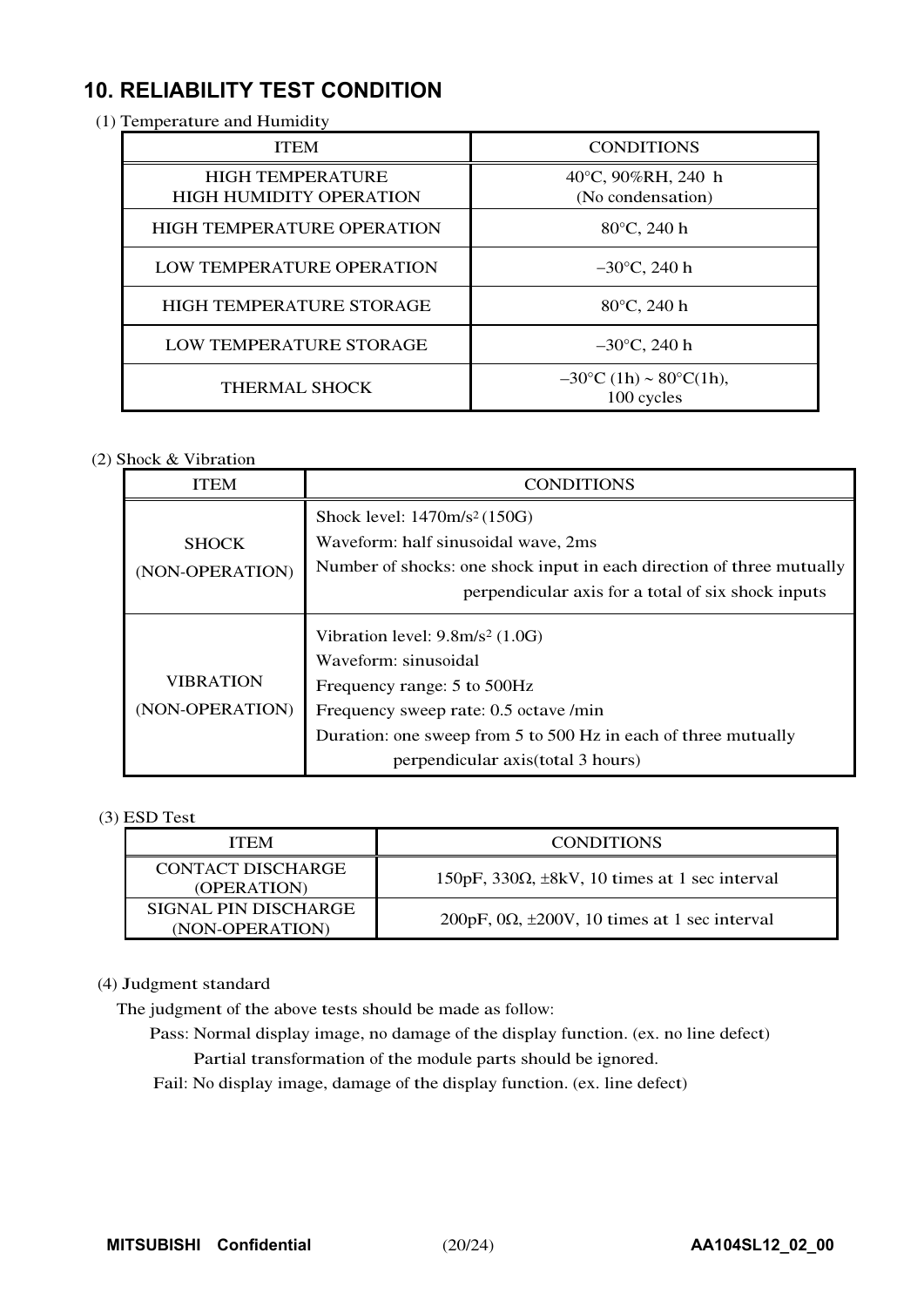## **11. OTHER FEATURE**

This LCD module complies with RoHS\*) directive.

\*) RoHS: Restriction of the use of certain hazardous substances in electrical and electronic equipment

UL1950 certified (UL File# E158720)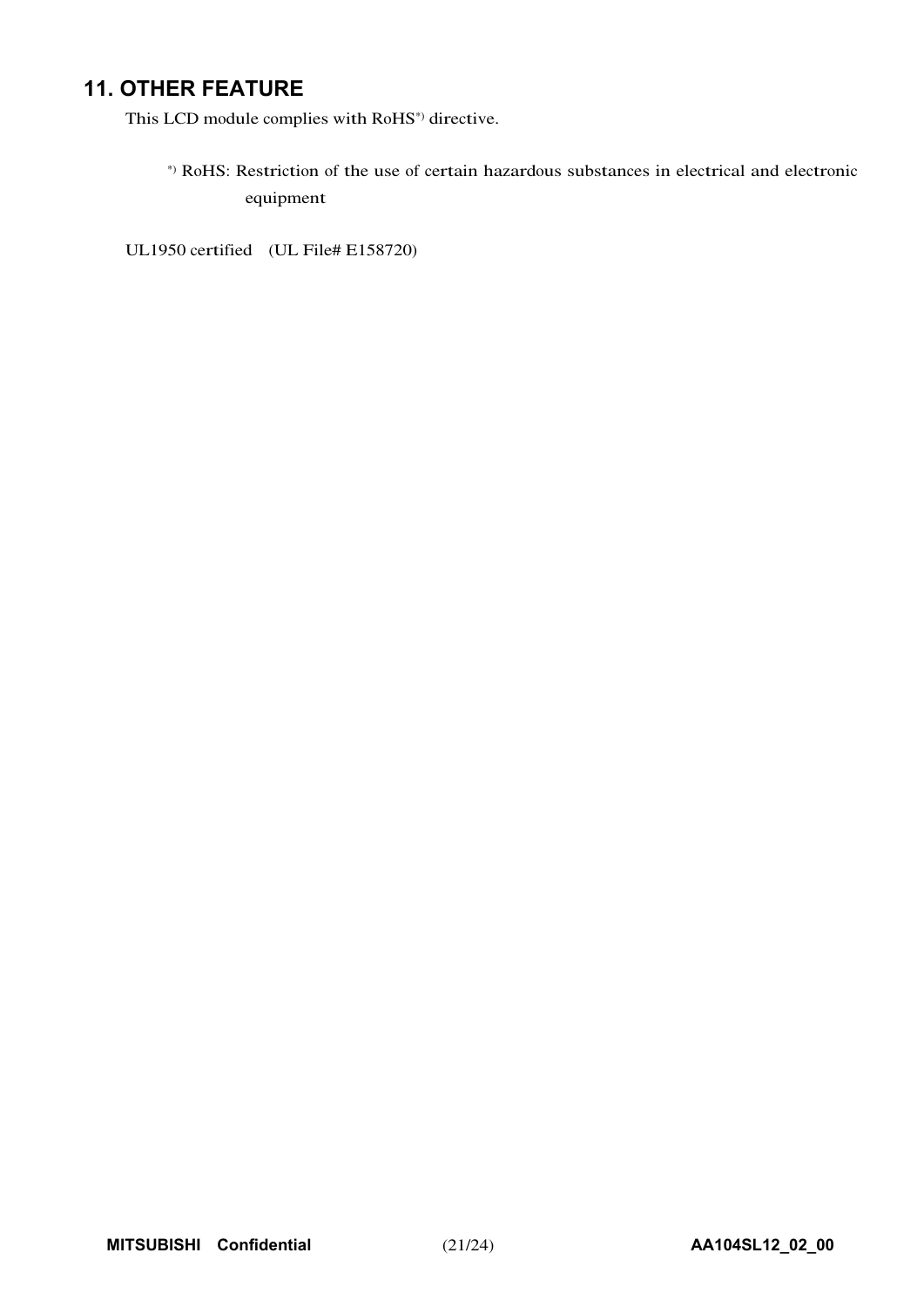## **12. HANDLING PRECAUTIONS FOR TFT-LCD MODULE**

Please pay attention to the followings in handling TFT-LCD products;

#### **(1) ASSEMBLY PRECAUTION**

- a. Please mount the LCD module by using mounting hole with a screw clamping torque less than 0.5 Nm. Please do not bend or wrench the LCD module in assembling. Please do not drop, bend or twist the LCD module in handling.
- b. Please design display housing in accordance with the following guide lines.
	- (a) Housing case must be designed carefully so as not to put stress on LCD and not to wrench module. If customer uses compression mounting, please evaluate housing case with LCD carefully to avoid image quality issue caused by mechanical stress.
	- (b) Under high temperature environment, performance and life time of LED may heavily shorten. When you design with our LCD product, please consider radiating heat and ventilation for good heat management.
	- (c) Keep sufficient clearance between LCD module back surface and housing when the LCD module is mounted. Approximately 1.0mm of the clearance in the design is recommended taking into account the tolerance of LCD module thickness and mounting structure height on the housing.
	- (d) When some parts, such as, FPC cable and ferrite plate, are installed underneath the LCD module, still sufficient clearance is required, such as 0.5mm. This clearance is, especially, to be reconsidered when the additional parts are implemented for EMI countermeasure.
	- (e) Keep sufficient clearance between LCD module and the others parts, such as inverter and speaker so as not to interfere the LCD module. Approximately 1.0 mm of the clearance in the design is recommended.
	- (f) To avoid local elevation/decrease of temperature, considering location of heating element, heat release, thermal design should be done.
- c. Please do not push or scratch LCD panel surface with anything hard. And do not soil LCD panel surface by touching with bare hands. (Polarizer film, surface of LCD panel is easy to be flawed.)
- d. Please wipe off LCD panel surface with absorbent cotton or soft cloth in case of it being soiled.
- e. Please wipe off drops of adhesives like saliva and water on LCD panel surface immediately. They might damage to cause panel surface variation and color change.
- f. Please do not take a LCD module to pieces and reconstruct it. Resolving and reconstructing modules may cause them not to work well.
- g. Please do not touch metal frames with bare hands and soiled gloves. A color change of the metal frames can happen during a long preservation of soiled LCD modules.
- h. Please handle metal frame carefully because edge of metal frame is very sharp.
- i. Please connect the metal frame of LCD module to GND in order to minimize the effect of external noise and EMI.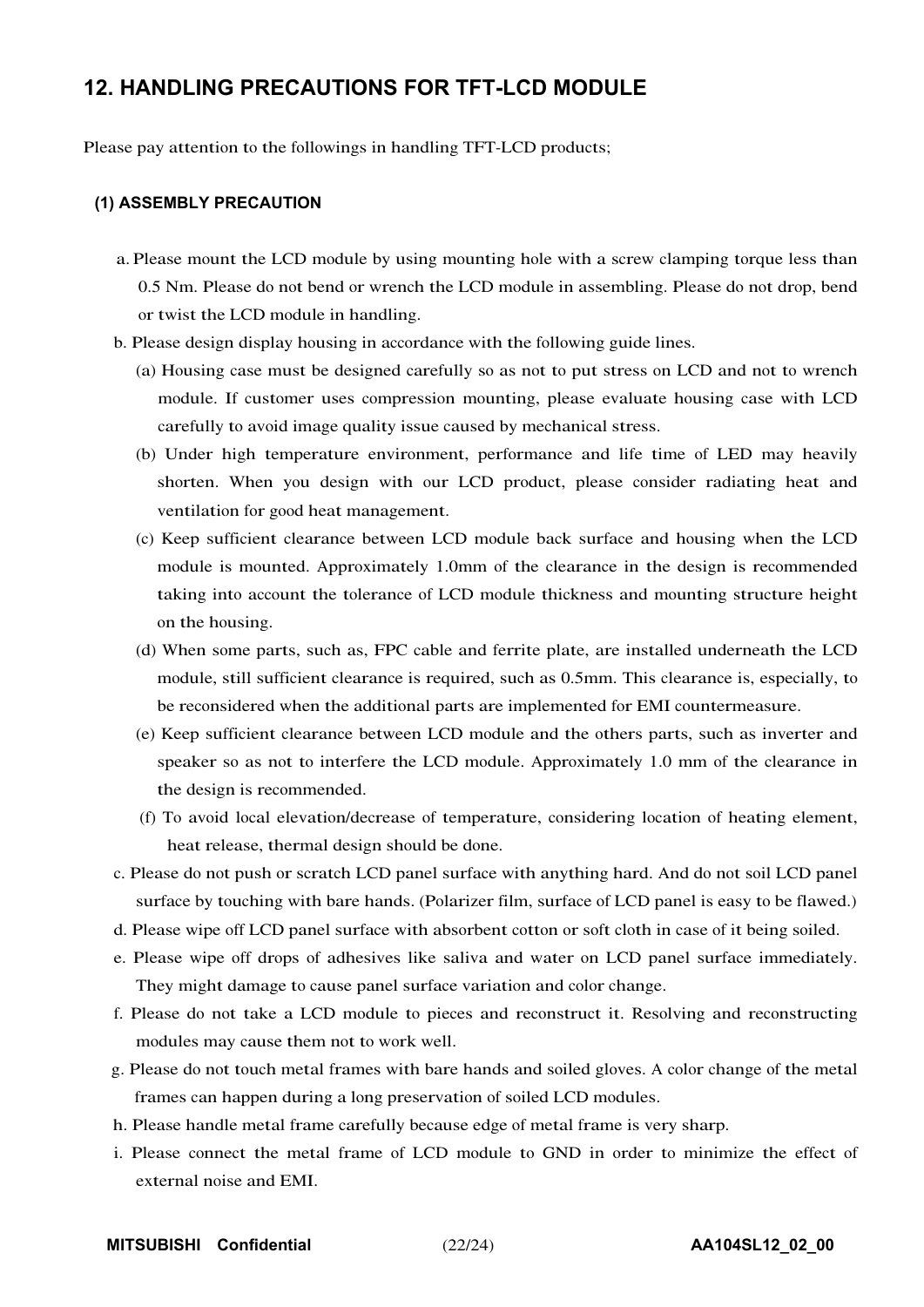j. Be sure to connect the cables and the connecters correctly.

#### **(2) OPERATING PRECAUTIONS**

- a. Please be sure to turn off the power supply before connecting and disconnecting signal input cable.
- b. Please do not change variable resistance settings in LCD module. They are adjusted to the most suitable value. If they are changed, it might happen LCD does not satisfy the characteristics specification.
- c. The interface signal speed is very high. Please pay attention to transmission line design and other high speed signal precautions to satisfy signal specification.
- d. Condensation might happen on the surface and inside of LCD module in case of sudden change of ambient temperature. Please take care so as not to cause any damage mentioned on (1)-d.
- e. Please pay attention not to display the same pattern for very long time. Image sticking might happen on LCD. Although image sticking may disappear as the operation time proceeds, screen saver function is recommended not to cause image sticking.
- f. Please obey the same safe instructions as ones being prepared for ordinary electronic products.

#### **(3) PRECAUTIONS WITH ELECTROSTATICS**

- a. This LCD module use CMOS-IC on circuit board and TFT-LCD panel, and so it is easy to be affected by electrostatics. Please be careful with electrostatics by the way of your body connecting to the ground and so on.
- b. Please remove protection film very slowly from the surface of LCD module to prevent from electrostatics occurrence.

#### **(4) STORAGE PRECAUTIONS**

LCD should be stored in the room temperature environment with normal humidity. The LCD inventory should be processed by first-in first-out method.

#### **(5) SAFETY PRECAUTIONS**

- a. When you waste damaged or unnecessary LCDs, it is recommended to crush LCDs into pieces and wash them off with solvents such as acetone and ethanol, which should later be burned.
- b. If any liquid leaks out of a damaged glass cell and comes in contact with the hands, wash off thoroughly with soap and water.